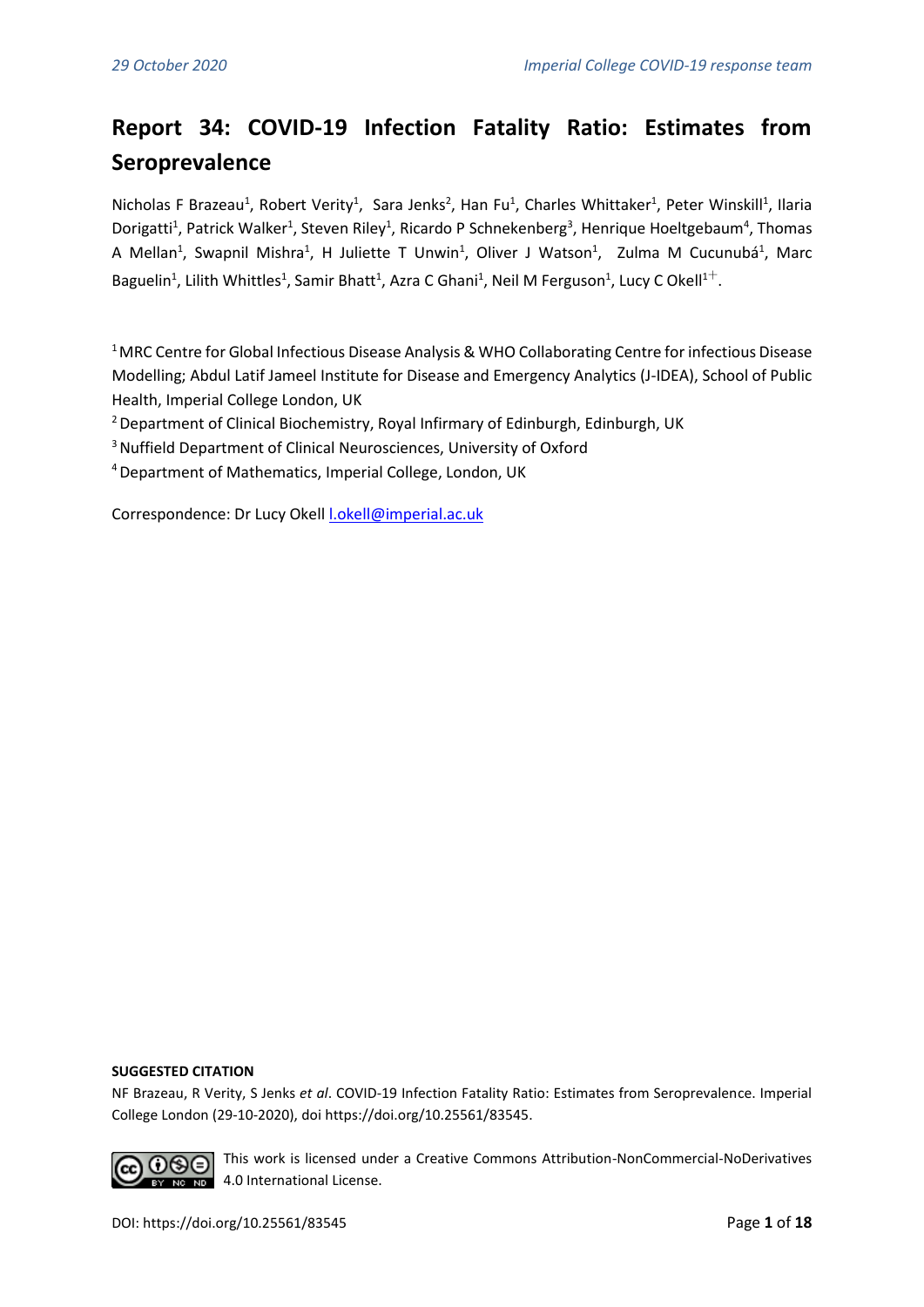# **Summary**

The infection fatality ratio (IFR) is a key statistic for estimating the burden of coronavirus disease 2019 (COVID-19) and has been continuously debated throughout the current pandemic. Previous estimates have relied on data early in the epidemic, or have not fully accounted for uncertainty in serological test characteristics and delays from onset of infection to seroconversion, death, and antibody waning. After screening 175 studies, we identified 10 representative antibody surveys to obtain updated estimates of the IFR using a modelling framework that addresses the limitations listed above. We inferred serological test specificity from regional variation within serosurveys, which is critical for correctly estimating the cumulative proportion infected when seroprevalence is still low. We find that age-specific IFRs follow an approximately log-linear pattern, with the risk of death doubling approximately every eight years of age. Using these age-specific estimates, we estimate the overall IFR in a typical low-income country, with a population structure skewed towards younger individuals, to be 0.23% (0.14-0.42 95% prediction interval range). In contrast, in a typical high income country, with a greater concentration of elderly individuals, we estimate the overall IFR to be 1.15% (0.78-1.79 95% prediction interval range). We show that accounting for seroreversion, the waning of antibodies leading to a negative serological result, can slightly reduce the IFR among serosurveys conducted several months after the first wave of the outbreak, such as Italy. In contrast, uncertainty in test false positive rates combined with low seroprevalence in some surveys can reconcile apparently low crude fatality ratios with the IFR in other countries. Unbiased estimates of the IFR continue to be critical to policymakers to inform key response decisions. It will be important to continue to monitor the IFR as new treatments are introduced.

The code for reproducing these results are available as a R Research Compendium on Github: [`mrc](https://github.com/mrc-ide/reestimate_covidIFR_analysis)[ide/reestimate\\_covidIFR\\_analysis`](https://github.com/mrc-ide/reestimate_covidIFR_analysis).

# **1. Introduction**

One of the most contested statistics during the coronavirus disease 2019 (COVID-19) pandemic has been the infection fatality ratio (IFR): the proportion of those infected who will go on to die from that infection. From a policy perspective it is important to have robust and up-to-date estimates of the IFR throughout the epidemic so that an assessment of the future potential mortality can be made and appropriate public health intervention measures can be enacted to mitigate risk  $^{1,2}$  $^{1,2}$  $^{1,2}$ . To date, estimates of the overall COVID-19 IFR have ranged from <0.01% - 2.3%, with a review combining estimates across studies reporting an overall estimate of 0.68% (0.5[3](https://paperpile.com/c/t3fxW3/DTOY+WERg+8R0A)-0.82%) <sup>3-5</sup>. In addition, a recent analysis using pooled data from national serological surveys to estimate age-specific IFRs found that the IFR rose steeply with age, ranging from <0.01% in those aged under 30 to 7.3% in the 80 and older age group<sup>4</sup>[,](https://paperpile.com/c/t3fxW3/WERg) broadly consistent with previou[s](https://paperpile.com/c/t3fxW3/ed0M+QxuX+z64L) estimates <sup>6–8</sup>. It is important to note that neither the overall IFR nor age-specific IFRs are expected to be constant across different populations, as they likely depend on: the age distribution of the population, the distribution of infection across age groups, access to healthcare resources, the prevalence of underlying health conditions in the population, biological sex, and other factors. In particular, the overall population IFR may differ depending on the magnitudeof outbreaks in care-home settings, where mortality has often been high<sup>9</sup>.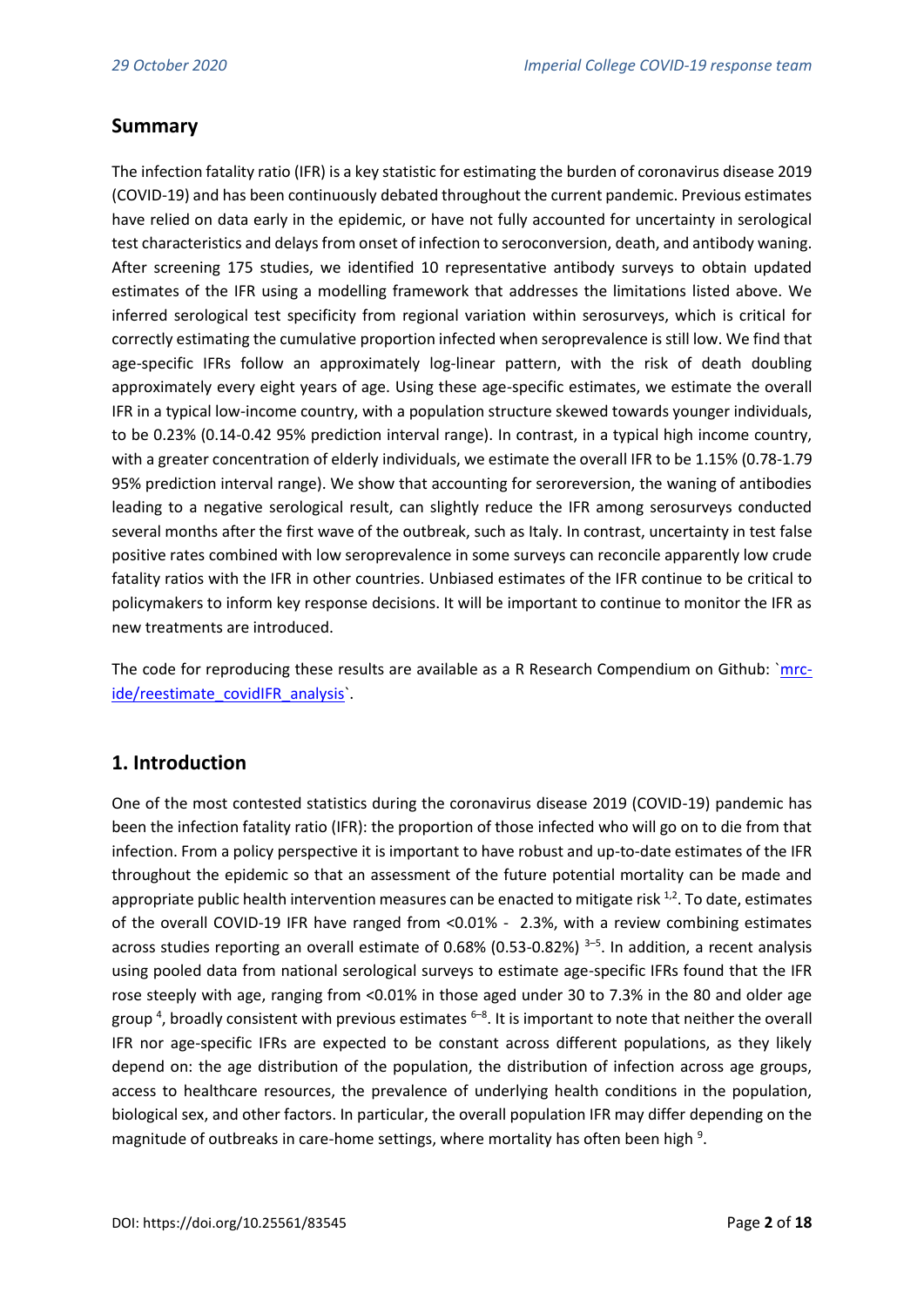Estimating the IFR requires two key pieces of information: data on deaths and data on the number of infections in the population. Although there are challenges with quantifying and defining COVID-19 deaths, these data are widely reported and one of the more reliable indicators of COVID-19 burden. However, determining the cumulative number of people infected in a population has proved to be far more challenging. Testing capacity is often limited and many infections are asymptomatic <sup>[10](https://paperpile.com/c/t3fxW3/7jFl)</sup>, which makes laboratory confirmed symptomatic case numbers a poor estimate of infection attack rates. As a result, serological tests (detecting antibodies) have been used to estimate cumulative infections among populations. These tests have several limitations: (1) tests rely on a humoral immune response and will miss infections that do not mount a detectable antibody response or recent infections where antibodies have not yet developed; (2) antibodies naturally wane over time, which can lead to seroreversion (defined in this context as an individual with a confirmed infection and positive serological test later testing negative); (3) tests will produce imperfect results (*i.e.* sensitivity and specificity are less than 100%). Many published studies reporting IFRs did not account for uncertainty in serological test sensitivity and specificity, nor delays from onset to death and onset to seroconversion (although there are exceptions  $4,11,12$ ). Failing to account for these uncertainties can lead to biased estimates of the IFR in directions that are hard to predict.

Here, we develop a flexible statistical framework for estimating the IFR that accounts for uncertainty in serological test sensitivity and specificity, variation in severity and infection rates by age, and delay from onset of infection to seroconversion and/or to death. In addition, we explore the robustness of our IFR estimates in light of waning antibody titres and potential seroreversion. We find that although overall IFR estimates vary substantially, the age-specific IFRs demonstrate similar patterns across all studies. Using these new estimates, we suggest that in high income settings the IFR is slightly greater than previously reported, whilst in low income settings the IFR is likely to be less -- reflecting differences in age demographics.

### **2. Methods**

#### **2.1 Study Identification and Data Extraction**

Serological studies were identified using an existing, continuously updated systematic review: the  $\text{SeroTracker}$  dashboard  $^{13}$  $^{13}$  $^{13}$ . For IFR estimation we applied additional inclusion and exclusion criteria designed to capture severe acute respiratory syndrome coronavirus 2 (SARS-CoV-2) seroprevalence studies representative of the general population (**Supplementary Table 1**). Key inclusion criteria were that the serosurvey was conducted in a defined geographic area for which data on COVID-19 deaths in all age groups were available, and that serological test sensitivity and specificity was reported. Estimates of the sensitivity and specificity of the serological assay were obtained preferentially from validation conducted as part of each serosurvey, rather than external validation (*e.g.* by manufacturers). We excluded studies of health care workers or of patients recruited in clinical settings, since their risk of infection is higher than the general population. In instances where the reported serological age-groups did not directly match with reported cumulative death age-groups, we assumed similar seroprevalence values in contiguous age groups or used the overall average for missing age groups (**Supplementary Materials: Data Extraction and Manipulation**).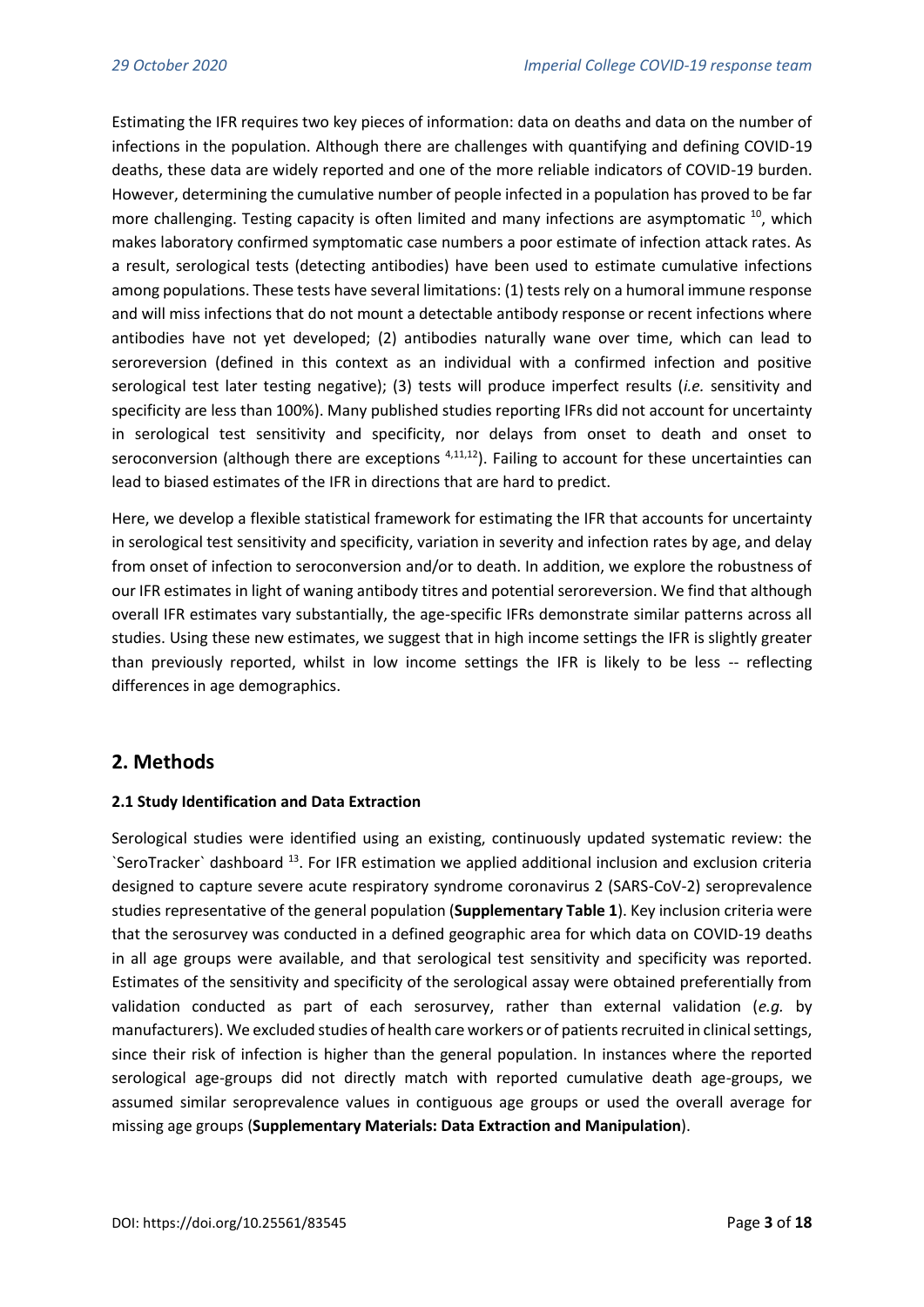We preferentially obtained data on COVID-19 deaths by age and date of death from Ministries of Health and national public health agencies (**Supplementary Table 2**), and when otherwise not available, used data from the COVID-19 Data Repository by the Center for Systems Science and Engineering at Johns Hopkins University (JHU CSSE COVID-19 Data) up to August 17, 2020 (accessed September 14, 2020)<sup>[14,15](https://paperpile.com/c/t3fxW3/qImp+4XEL)</sup>. The August 17, 2020 cutoff was selected as one-month after the release of the RECOVERY trial results under the assumption that changes in COVID-19 clinical practice would alter the IFR compared to earlier in the pandemic  $^{16}$  $^{16}$  $^{16}$ . Similarly, demographic information was extracted from both governmental and non-governmental websites. Cumulative care home mortality data were used to estimate the IFR with and without care home deaths, where available.

#### **2.2 Crude and Test-Adjusted IFR estimates**

The crude IFR was calculated by dividing the number of observed cumulative deaths at the serological study midpoint (numerator) by the cumulative number of infections at the same point (denominator). The number of infections was estimated as the observed seroprevalence multiplied by the population size, plus COVID-19 deaths occurring up to the midpoint of the serosurvey to avoid survival bias. The 95% confidence intervals on the crude IFR were calculated using a Monte Carlo sampling approach, where the uncertainty in the seroprevalence was propagated by drawing 100,000 values of the expected seroprevalence based on the binomial distribution (*i.e.* the number of test-positives given the total tested). For Denmark, Italy, and Sweden where only the seroprevalence and confidence intervals were reported (*i.e.* counts of test-positives and total tested were not available) intervals were logit-transformed and used to calculate variances directly. Test-adjusted IFR estimates were calculated in the same way, but first adjusting the seroprevalence for the sensitivity and specificity of the serological test reported by the study.

#### **2.3 Statistical Modelling**

From simulations assuming seroconversion with and without seroreversion, we found that the crude and test-adjusted IFRs could be biased upwards or downwards (**Supplementary Figure 2; Supplementary Materials: Insights from Simulated Data**). However, by accounting for onset-outcome delay distributions and serological test characteristics (*e.g.* sensitivity, specificity, and duration of the serosurvey study period), we were able to obtain unbiased estimates while also appropriately capturing the uncertainty in the IFR estimation (**Figure 1**). As a result, we developed a statistical agebased model that incorporates delays from onset of infection to seroconversion and onset of infection to death, differences in IFR and infection rates by age, and the uncertainty in the serosample collection time and the sensitivity and specificity of serological tests. The mathematical derivation and a further description of the priors and fitting process are available in **Supplementary Materials: Age-Based Statistical Model Derivation**. Briefly, the model assumes that the observed COVID-19 daily deaths are the result of infections at an earlier point in time. This infection curve was fit using an exponentiated natural cubic spline, and projected forwards by an infection-to-death delay distribution and agespecific infection fatality ratio when fitting to death data from each study. The area under the infection curve, equivalent to the cumulative incidence of infections, was then fit to the seroprevalence data at the time of each serosurvey for each study. The model assumes that the temporal profile of the infection incidence curve is the same for all strata (e.g. age-groups) but that its magnitude can vary by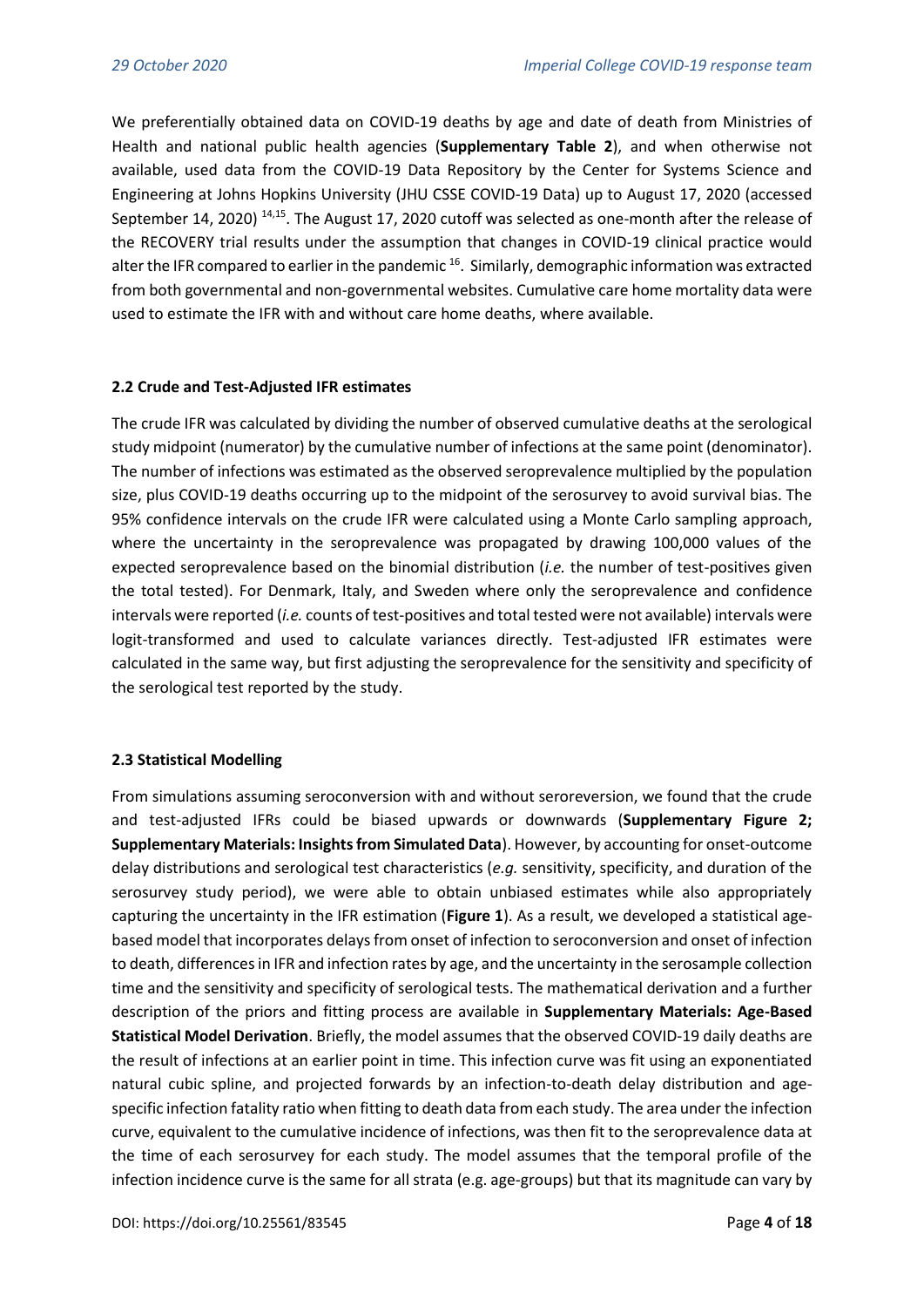strata (i.e. infection rates can vary by age). The age-based model was fit in a Bayesian context via Metropolis-Coupled Markov Chain Monte Carlo (MC<sup>3</sup>) using the *drjacoby* R package <sup>[17](https://paperpile.com/c/t3fxW3/WarN)</sup>. The model code and simulator are available as a stand-alone R-package on Github: `mrc-ide/COVIDCurve`.

Correctly estimating serological test specificity is critical for expressing uncertainty in the IFR, particularly when seroprevalence is low <sup>[18](https://paperpile.com/c/t3fxW3/Qpdz)</sup>. In large serosurveys where seroprevalence varies across different regions within the survey, serological test specificity can be estimated based on the relationship between seroprevalence and regional COVID-19 mortality. In the simplest case, under the assumption that the IFR is constant in each region, seroprevalence and COVID-19 mortality are expected to have a linear relationship in which the expected seroprevalence at zero deaths (and by implication zero infections) captures the false positive rate of the test. We re-estimated test specificity for serological studies where regional data were available, by fitting a simplified version of the agebased model described above to seroprevalence and cumulative regional deaths at the midpoint of the most recent serosurvey, adjusting for age demographic differences within regions using RStan<sup>[19](https://paperpile.com/c/t3fxW3/7pWz)</sup> (**Supplementary Materials: Estimating Specificity: Region-based Statistical Model Description**). These estimates were then used as informative priors for the subsequent IFR analyses of each survey.

Convergence of models was assessed by visualizing the posterior distributions as well as requiring the Gelman-Rubin's convergence diagnostic to be lower than 1.1  $^{20}$  $^{20}$  $^{20}$ . For the age-specific IFR model using MC<sup>3</sup>, the metropolis coupling acceptance rate between rungs was also examined.

As a sensitivity analysis, we accounted for seroreversion, here defined as an individual with a confirmed infection and positive serological test later testing negative (due to waning antibodies). We sought to model seroreversion under the most extreme reasonable rate of antibody waning (*i.e.* the lowest sensitivity amongst previously-infected individuals). As a result, we used previously published data on non-hospitalised PCR-confirmed COVID patients tested longitudinally with the Abbott SARS-CoV-2 IgG serological assay to estimate the rate of seroreversion [21](https://paperpile.com/c/t3fxW3/TtDB) (**Supplementary Materials: Symptom Onset to Seroreversion Parameter Estimation)**. The Abbott assay sensitivity was shown to drop most rapidly over time compared to other serological tests used on the same patients. Although the Abbott assay was only used in the Italian study among our included serosurveys, and seroreversion rates are expected to differ by assay (most of which have not been evaluated for seroreversion to date), using this rapid seroreversion rate provides a higher estimate of the potential number of cumulative infections, and therefore our estimates of the IFR with seroreversion are conservative and offer a contrast to our alternative model of no seroreversion.

Finally, we calculated pooled-IFR estimates using a weighted log-linear regression on the age-specific IFR posterior estimates. Weights were incorporated as the precision from the age-specific 95% credible intervals. Prediction intervals were calculated from the log-normal density function using the mean from the model fit and model variance. Overall pooled-IFR estimates were calculated by standardizing to the demographics of representative countries within the low-income country (LIC), low-middle income country (LMIC), upper-middle income country (UMIC), and high-income country (HIC) bracket, respectivel[y](https://paperpile.com/c/t3fxW3/ugVl) <sup>2</sup> (**Supplementary Materials: Pooled IFR Calculation)**.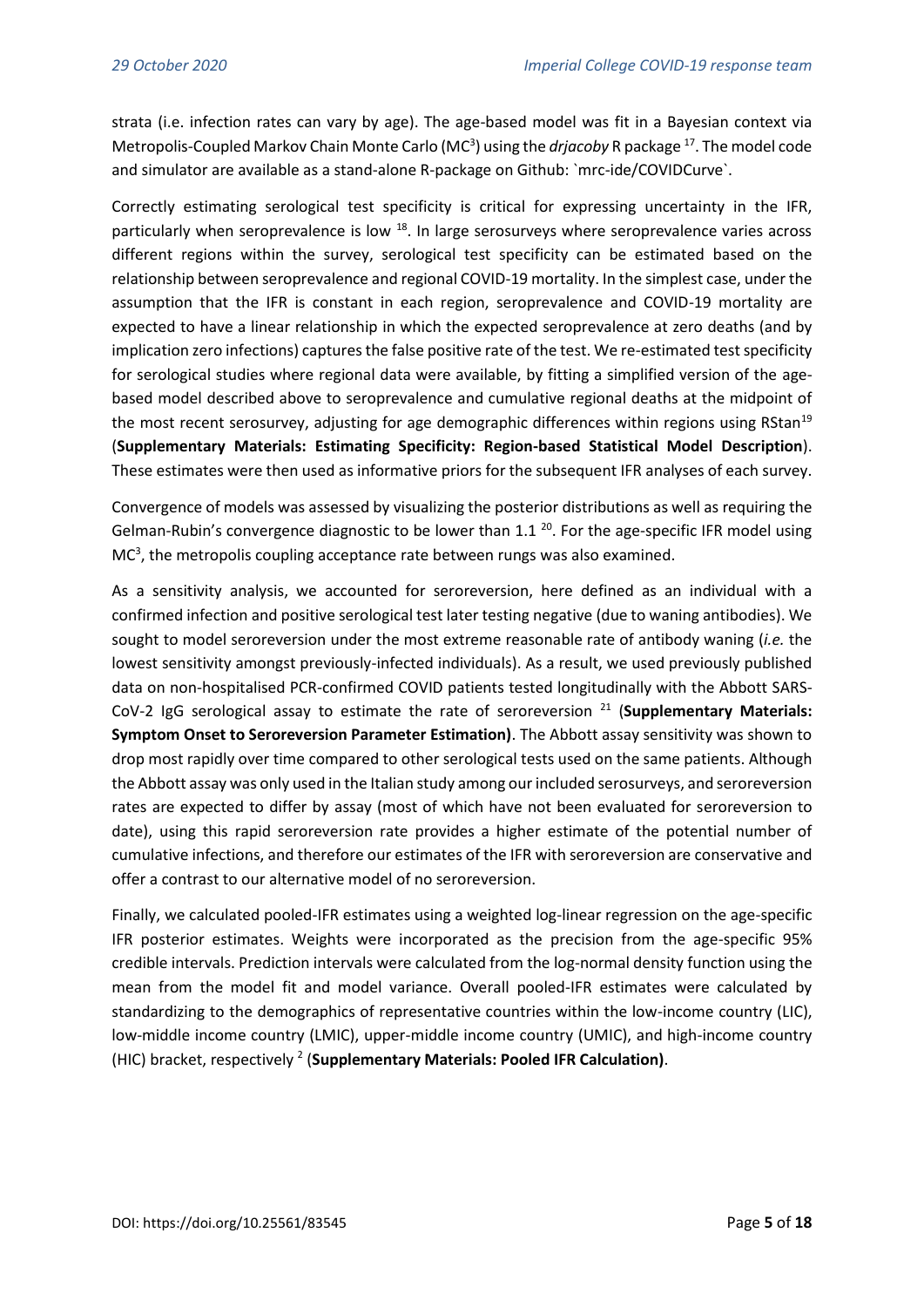



**Figure 1 - Factors accounted for in estimating IFR:** (**A**) Persistence of seropositive test results among a cohort of 88 COVID-19 patients who did not require hospitalisation and whose serological status was detected with the Abbott assay (re-analyzed from Muecksch *et al.* 2020). The Kaplan-Meier survival curve with 95% confidence intervals (blue) with censored observations (ticks) and seroreversion events (circles) is shown for comparison. Both censoring and seroreversion points are scaled according to the number of events observed on the given day (range 1-6). The fitted Weibull survival function (red) of persistence of a serological positive result is shown in red. The fit was estimated from symptom onset to time of seroreversion, where the time of seroreversion was estimated incorporating interval censoring. The mean time from symptom onset to seroreversion was 129.63 days. (**B**) Schematic showing cumulative infections, deaths and seroprevalence with and without seroreversion over time. We highlight the effects of delays from infection to seroconversion (I-S Delay), to death (I-D Delay), and to seroreversion (I-R Delay) as well as serological test sensitivity (Sens.), serological test specificity (Spec.) on the observed data. The daily infection curve used as input for the simulation is shown as the plot inset. Early in the outbreak, false positives dominate due to low prevalence and imperfect specificity, whilst later the difference between true cumulative incidence and observed seroprevalence is mainly due to low sensitivity and/or seroreversion. The delays show how the cumulative infection curve is lagged behind the observed seroprevalence. Similarly, the contrast of the seroprevalence curve with and without seroreversion reveals the loss of sensitivity over time.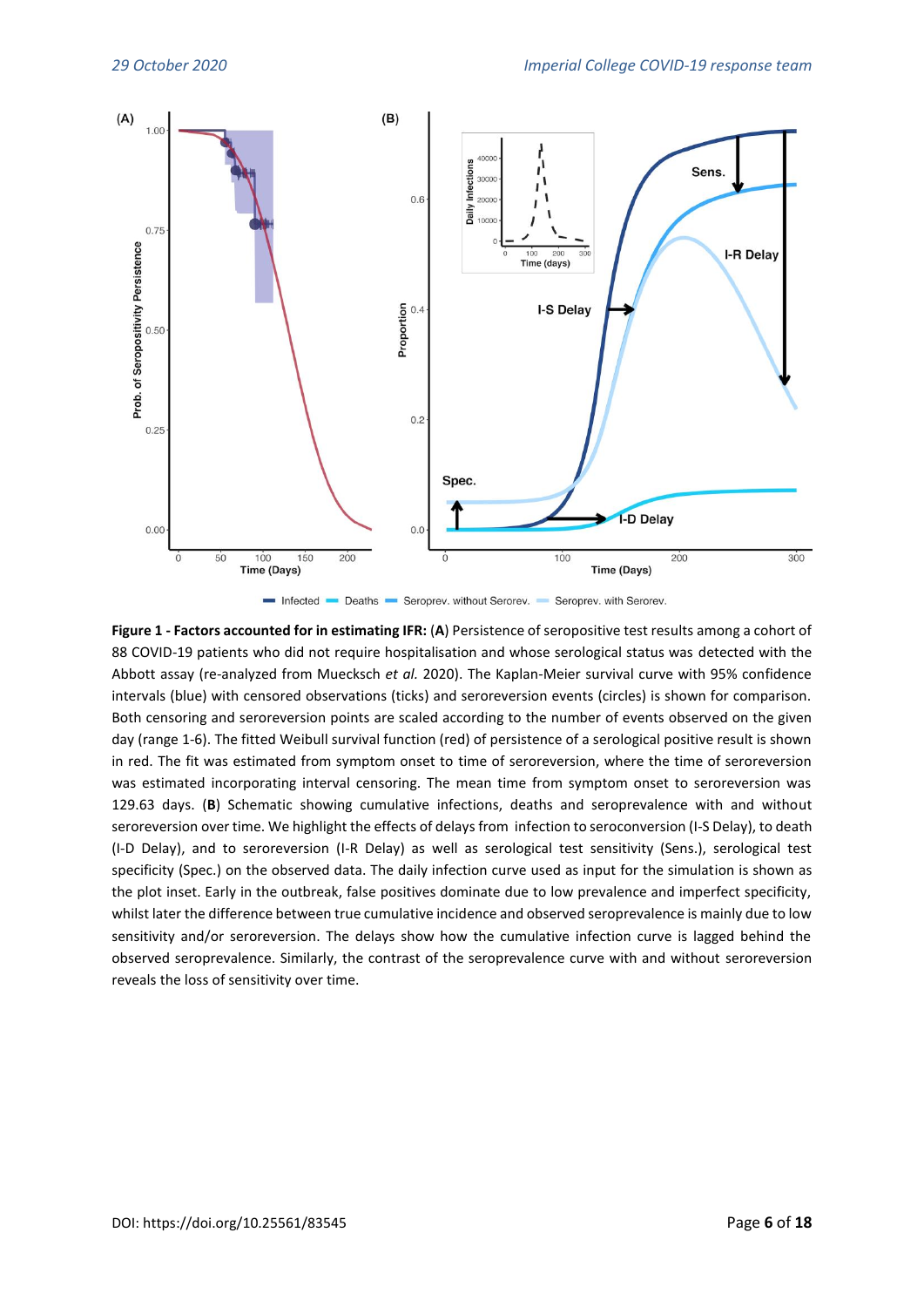### **3. Results**

Of the 175 studies screened for inclusion (**Additional File**), we identified 10 serological studies (6 national surveys, 4 subnational surveys) for data extraction and subsequent modeling (**Supplementary Table 2**). The most common reasons for exclusion were lack of information on the serological test performance or participants being recruited in clinical settings (**Additional File**). The overall observed seroprevalence among the studies ranged from approximately 1.6% in Zurich, Switzerland to 12% in New York State, USA, while the overall crude IFR ranged from 0.33% in Denmark to 2.3% in Italy (**Table 2**). Where available, age-disaggregated seroprevalences did not follow a consistent pattern across settings: infection rates were relatively constant in some studies (*e.g.* Brazil) while increasing or decreasing with age in others (*e.g.* Spain and England, respectively; **Supplementary Figure 1**). Seroprevalence was strongly correlated with cumulative mortality when data were stratified by regions within a serological study (**Figure 2A**). However, the slope of the seroprevalence-mortality relationship varied considerably between studies, suggesting differences in one or more of: the serological test performance, deaths reporting, true IFR, or sampling bias. Across the studies considered, higher overall seroprevalence was not associated with a higher IFR (**Table 1**). We similarly observed no relationship between seroprevalence and IFR when national-level surveys were disaggregated by region (**Figure 2B**).



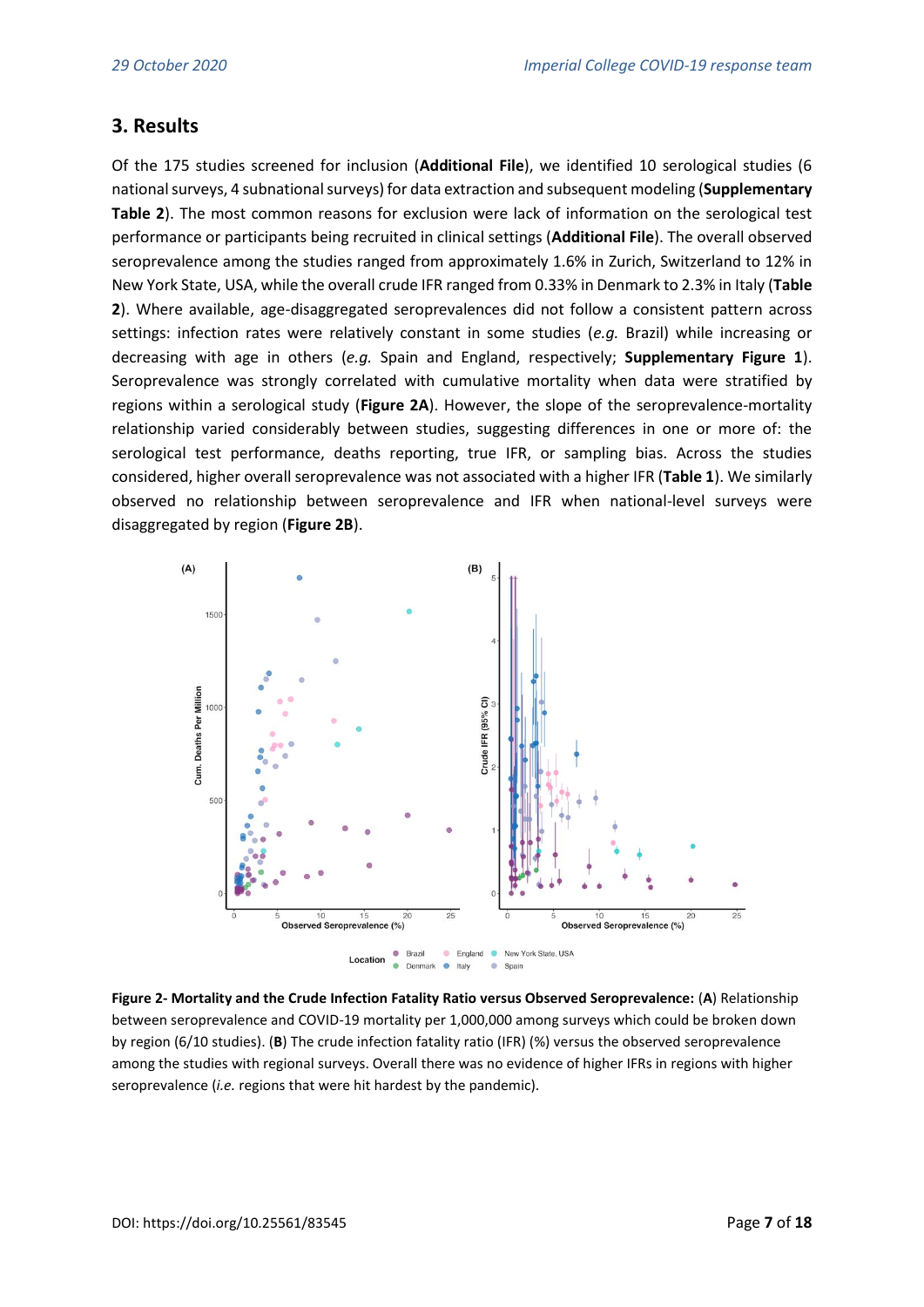For each study with regional data (Brazil, England, Denmark, Italy, Spain, and New York State), we reestimated the specificity of the serological assay based on the relationship between seroprevalence and mortality (**Supplementary Figure 10**). We found that the estimated specificity often differed from the reported values (**Supplementary Table 8**). For example, the study in Spain reported 100% specificity (95% CI: 97.7 - 100%) but our estimated value was 98.79% (95% CI: 98.55 - 99.02; **Table 1; Supplementary Figure 10**). At the low overall seroprevalence observed in many studies, similar small changes in specificity can have important implications for IFR estimates; therefore, we used our updated specificity and sensitivity estimates as informative priors in the analysis of the age-specific IFR in each survey.

Using our inference framework that accounts for delays and uncertainty in serological test characteristics, we found that 2/10 studies (Denmark; Sweden) had highly uncertain IFRs. These results were due to low sensitivity or specificity of the serological tests, leading to a large number of false positives or false negatives relative to the observed seroprevalence (**Table 1**). Among the remaining studies where the IFR could be determined with more certainty, the overall IFR ranged from 0.49 - 2.53% (**Table 2**). In a subset of surveys (Switzerland, Netherlands, Spain, and New York), the crude IFRs closely matched the modelled IFRs, consistent with serological studies being conducted after peak infections and deaths (**Supplementary Figures 6-9**). For other surveys, such as that for Italy which was conducted several months after the peak of the epidemic, including seroreversion had some effect on the estimated IFR (declining from 2.53% to 2.23%). Seroreversion had relatively little effect on IFR estimates for other studies, despite the assumption of rapid seroreversion in this sensitivity analysis, which was likely to be faster than the true value in most studies.

We analyzed how deaths in care homes may be affecting IFR estimates. We found that excluding care home deaths substantially reduced the overall modelled IFR (**Table 1**).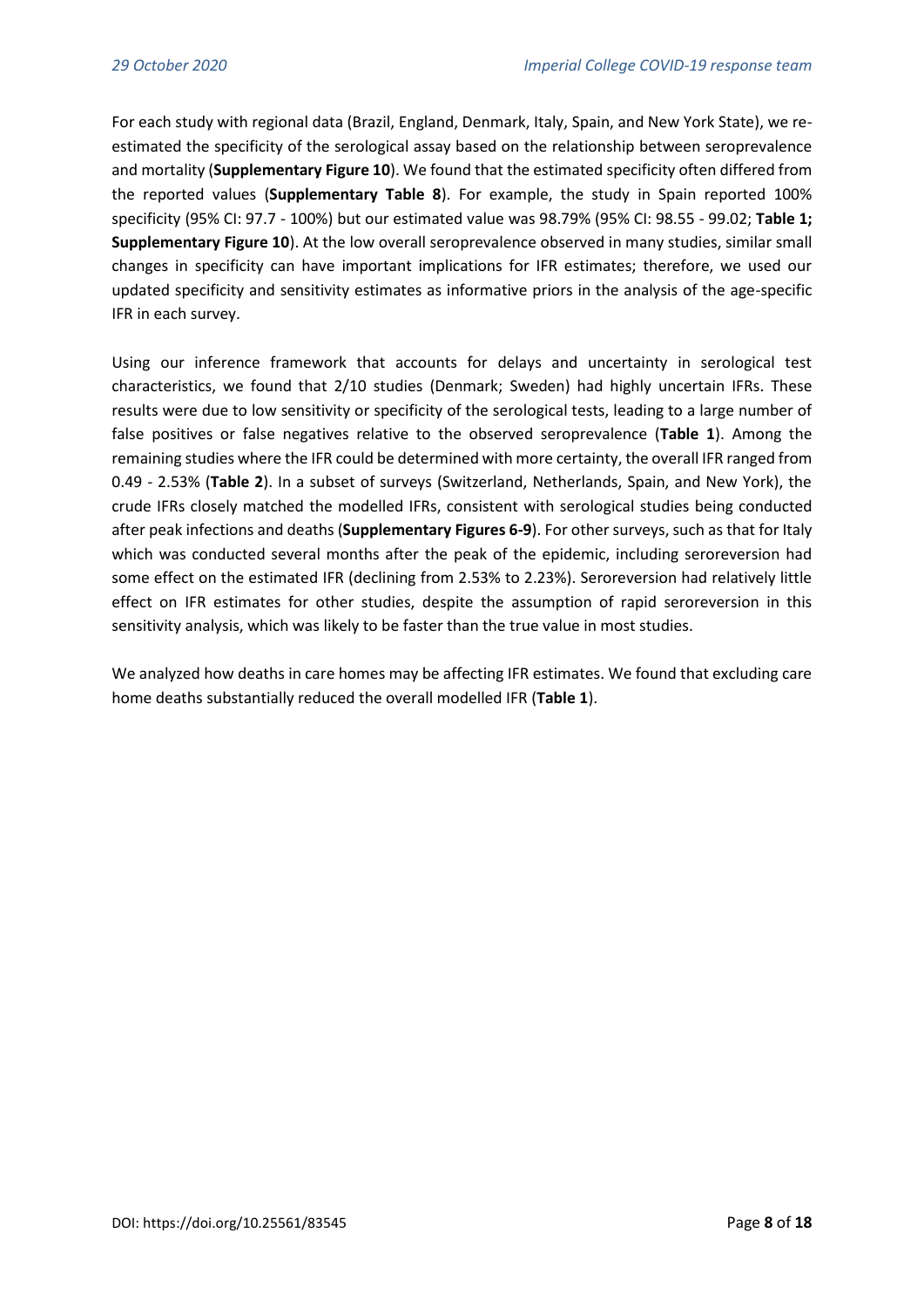**Table 1 - Overall Infection Fatality Ratio Estimates among the Included Studies:** The first five columns contain data and parameters used to calculate the crude IFR, the last five columns contain the posterior estimates from the full model. The reported seroprevalence are listed along with the most recent dates for the seroprevalence survey. Cumulative deaths are summed to the mid-date of the most recent seroprevalence survey, and were usually confirmed COVID-19 test-positive patients except in England, which also reported probable COVID-19 deaths (individuals without test results but with COVID-19 on the death certificate). Citations for serological test validation and seroprevalence studies are included in Supplementary Table 1 (T+: test positive, D+: true positives, T-: test negative, D- true negatives). For the six studies with regional data, estimates of specificity and sensitivity were from analysis of regional data: posterior distributions with the median and 95% credible intervals are provided in place of the serological test validation numbers (\*). Sensitivity and specificity are indicated for the model with seroreversion, although these parameter estimate posteriors were similar for both models (Supplementary Table 7). Among the ten studies considered, six had data available on care home deaths. IFRs that excluded care home deaths were modelled without seroreversion. Overall IFR estimates were calculated by standardizing the age-specific IFR estimates according to the inferred age-specific attack rate and the population demography with respect to the age-groups used in the model (median, (95% Credible Intervals)). For comparison, the overall IFR estimates calculated by standardizing for solely the demography and assuming the same attack rate in each age-group are provided in Supplementary Table 4.

|                       | <b>Data</b>                      |                                           |                                                        |                                                     |                       | <b>Model Estimates</b>                                                                                                                                      |                                                                                                        |                                                  |                                                           |                                                                                   |
|-----------------------|----------------------------------|-------------------------------------------|--------------------------------------------------------|-----------------------------------------------------|-----------------------|-------------------------------------------------------------------------------------------------------------------------------------------------------------|--------------------------------------------------------------------------------------------------------|--------------------------------------------------|-----------------------------------------------------------|-----------------------------------------------------------------------------------|
| <b>Study Location</b> | Cumulative<br>COVID-19<br>Deaths | <b>Reported Seroprevalence</b><br>(dates) | Serostudy<br>Sensitivity (%)<br>(T+/D+ or' 95%<br>Crl) | Serostudy<br>Specificity (%) (T-<br>/D- or 95% Crl) | Crude IFR<br>(95 CI%) | Sensitivity (%) (95%<br>Crl)                                                                                                                                | Specificity(%) (95%<br>Crl)                                                                            | <b>IFR without</b><br>Seroreversion<br>(95% Crl) | IFR with<br><b>Seroreversion</b> <sup></sup><br>(95% CrI) | <b>IFR: Care Home</b><br><b>Deaths Excluded,</b><br>no seroreversion<br>(95% CrI) |
| Brazil*               | 51,179                           | 2.42% (Jun. 04 - Jun. 07)                 |                                                        |                                                     |                       | 85.14 (81.93, 87.97)   99.72 (99.55, 99.85)   0.99 (0.92, 1.06)   85.32 (82.12, 88.15)                                                                      | 99.76 (99.6, 99.86)                                                                                    |                                                  | (1.03(0.93, 1.17)(0.99(0.89, 1.13))                       |                                                                                   |
| Denmark*              | 452                              | 2.4% (Apr. 27 - May 03)                   |                                                        |                                                     |                       | 82.09 (75.51, 87.58) 99.25 (98.94, 99.56) 0.33 (0.23, 0.48) 82.46 (76.14, 87.77) 99.16 (98.72, 99.46) 0.53 (0.37, 1.01) 0.52 (0.37, 0.99) 0.33 (0.23, 0.61) |                                                                                                        |                                                  |                                                           |                                                                                   |
| England*              | 47,954                           | 5.94% (Jun. 20 - Jul. 03)                 | 78.4 (65.68, 88.15)                                    |                                                     |                       | 99.44 (99.11, 99.71)  1.41 (1.38, 1.45)  79.89 (67.73, 89.43)   99.59 (99.34, 99.78)   1.18 (0.99, 1.34) 1.04 (0.84, 1.19)  0.73 (0.62, 0.83)               |                                                                                                        |                                                  |                                                           |                                                                                   |
| Italy*, $\alpha$      | 34,610                           | 2.44% (May 25 - Jul. 15)                  | 96.04 (89.84, 99.05)                                   | 99.7 (99.59, 99.79)                                 | 2.3(1.94, 2.72)       | 96.52 (91.04, 99.13)   99.69 (99.57, 99.78)   2.53 (2.31, 2.77)   2.23 (2.03, 2.45)                                                                         |                                                                                                        |                                                  |                                                           |                                                                                   |
| Netherlands           | 5,643                            | 5.5% (May 10 - May 20)                    | 98.28 (171/174)                                        | 99.65 (281/282)                                     | 0.6(0.58, 0.63)       | 98.22 (95.6, 99.5)                                                                                                                                          | 99.83 (99.45, 99.98)   0.62 (0.58, 0.68)   0.59 (0.55, 0.66)                                           |                                                  |                                                           |                                                                                   |
| Spain*                | 29,054                           | 5.27% (Jun. 08 - Jun. 22)                 |                                                        |                                                     |                       | 81.84 (75.67, 87.01)   98.79 (98.55, 99.02)   1.12 (1.08, 1.16)   84.73 (83.09, 88.44)   99.04 (98.85, 99.21)   1.14 (1.08, 1.22)   1.07 (1.01, 1.14)       |                                                                                                        |                                                  |                                                           | 0.75(0.71, 0.8)                                                                   |
| Sweden                | 5,030                            | 7.1% (Jun. 08 - Jun. 12)                  | 99.36 (156/157)                                        | 98.89 (267/270)                                     | 0.68(0.46, 1)         |                                                                                                                                                             | 99.3 (97.22, 99.94)   99.16 (98.13, 99.76)   1.03 (0.88, 1.37)   0.99 (0.84, 1.35)   0.55 (0.46, 1.01) |                                                  |                                                           |                                                                                   |
| Geneva, Switzerland   | 262                              | 10.84% (May 03 - May 10)                  | 91.16 (165/181)                                        | 100 (176/176)                                       |                       | $0.48(0.42, 0.56)$ 91.44 (86.93, 94.87)                                                                                                                     | 99.89 (98.73, 100)                                                                                     | [0.49(0.42, 0.59)]0.48(0.4, 0.58)]               |                                                           | 0.22(0.18, 0.27)                                                                  |
| Zurich, Switzerland   | 124                              | 1.59% (May 01 - May 31)                   | 90.74 (49/54)                                          | 99.89                                               |                       | $(0.51 (0.45, 0.58)   91.76 (83.18, 96.89)   99.87 (99.74, 99.95)   0.52 (0.41, 0.67)   0.5 (0.39, 0.64)$                                                   |                                                                                                        |                                                  |                                                           |                                                                                   |
| New York State, USA*  | 17,718                           | 12.1% (Apr. 19 - Apr. 28)                 |                                                        |                                                     |                       | 89.39 (85.57, 92.55)   98.73 (98.15, 99.27)   0.75 (0.74, 0.76)   89.69 (85.89, 92.72)                                                                      | 98.69 (98, 99.2)                                                                                       | 0.77(0.72, 0.83)                                 | 0.75(0.7, 0.8)                                            | 0.61(0.57, 0.66)                                                                  |

 $\alpha$  Serovalidation data for the Italian serosurvey using the Abbott assay were not validated within the same study; here we used an alternative study testing the same assay. **<sup>β</sup>**Assuming an extreme rate of seroreversion for sensitivity analysis based on the Abbott assay. The true seroreversion rates in these studies are unknown, but are likely less extreme, particularly if the Abbott assay was not used (only the Italy study used the Abbott assay).

#### DOI: https://doi.org/10.25561/83545 Page **9** of **18**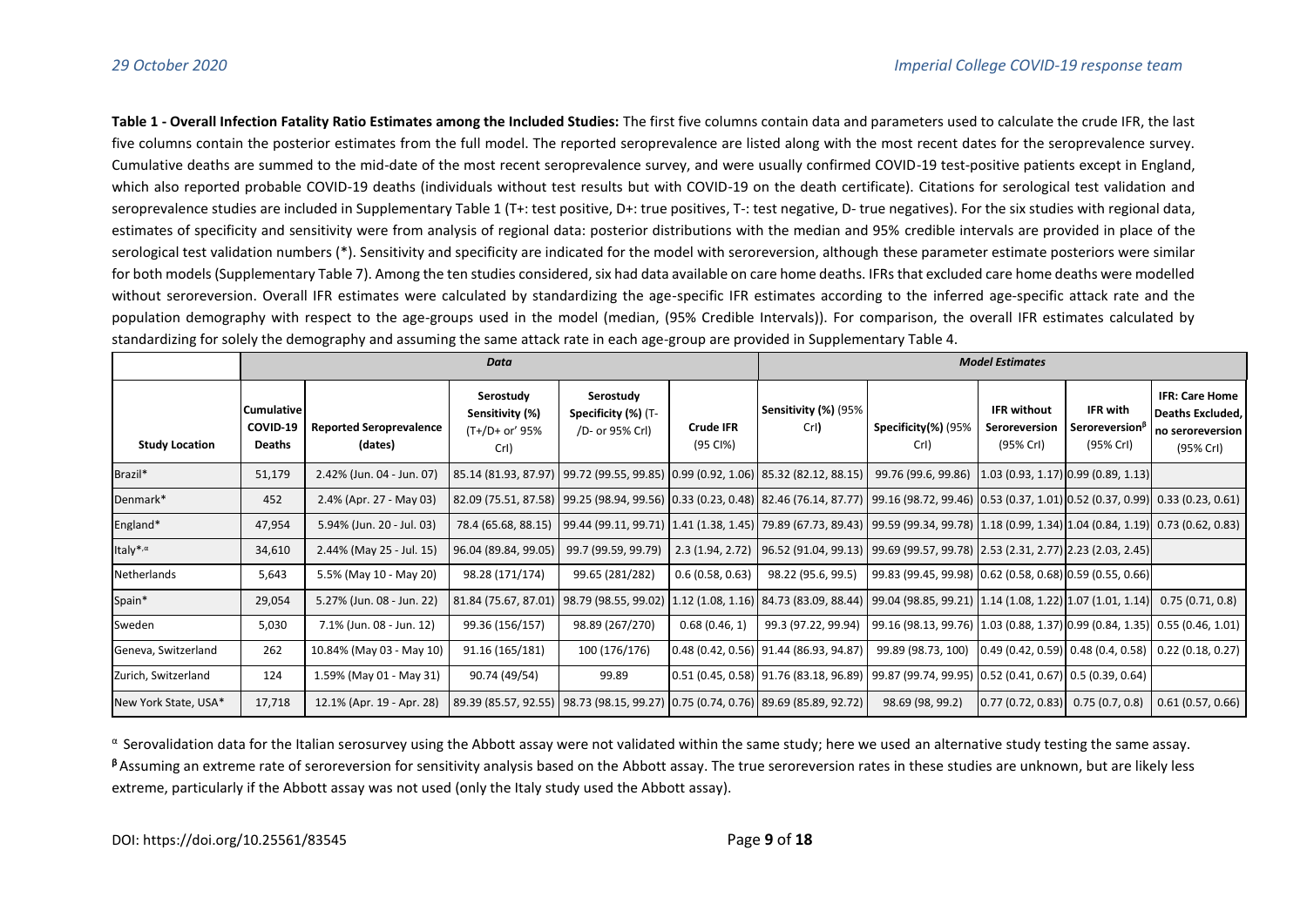Age-stratified IFRs increased steeply with age, following an approximately log-linear relationship (**Figure 3**). Among the ten studies included, the oldest age group in Sweden had the highest IFR estimate whilst the lowest was in Geneva, Switzerland (**Supplementary Table 6**). Using these agespecific IFR estimates across studies, we calculated a pooled IFR estimate for five-year age bands that represented our best estimate of the true IFR when site-specific information was not available (**Table 2**). It is important to note that the uncertainty intervals around these estimates are predictive intervals rather than confidence intervals, meaning they show the plausible range of IFRs that can be expected in a new study population, rather than showing our degree of certainty in the average IFR over all studies. Finally, we standardized these age-specific IFR estimates across four age-demographics representative of median countries in the LIC, LMIC, UMIC, and HIC wealth brackets to demonstrate the wide range of the IFR depending on the age-structure in the population (**Table 2; Supplementary Materials: Pooled IFR Calculation**). Pooled log linear models fit with demographic weights by age groups resulted in similar age-specific pooled IFR estimates (not shown).



**Figure 3 - Age-Stratified Infection Fatality Ratio Estimate:** The age-specific modelled IFR (%) estimates with and without seroreversion plotted on a linear and log-10 scale (mean age within each age-group plotted). The 95% prediction intervals (light grey) and the 80% prediction intervals (dark grey) calculated from the age-specific pooled IFR estimates are shown for each model. The IFR appears to increase in a log-linear fashion with age. The model with the potential for seroreversion was considered as a sensitivity analysis.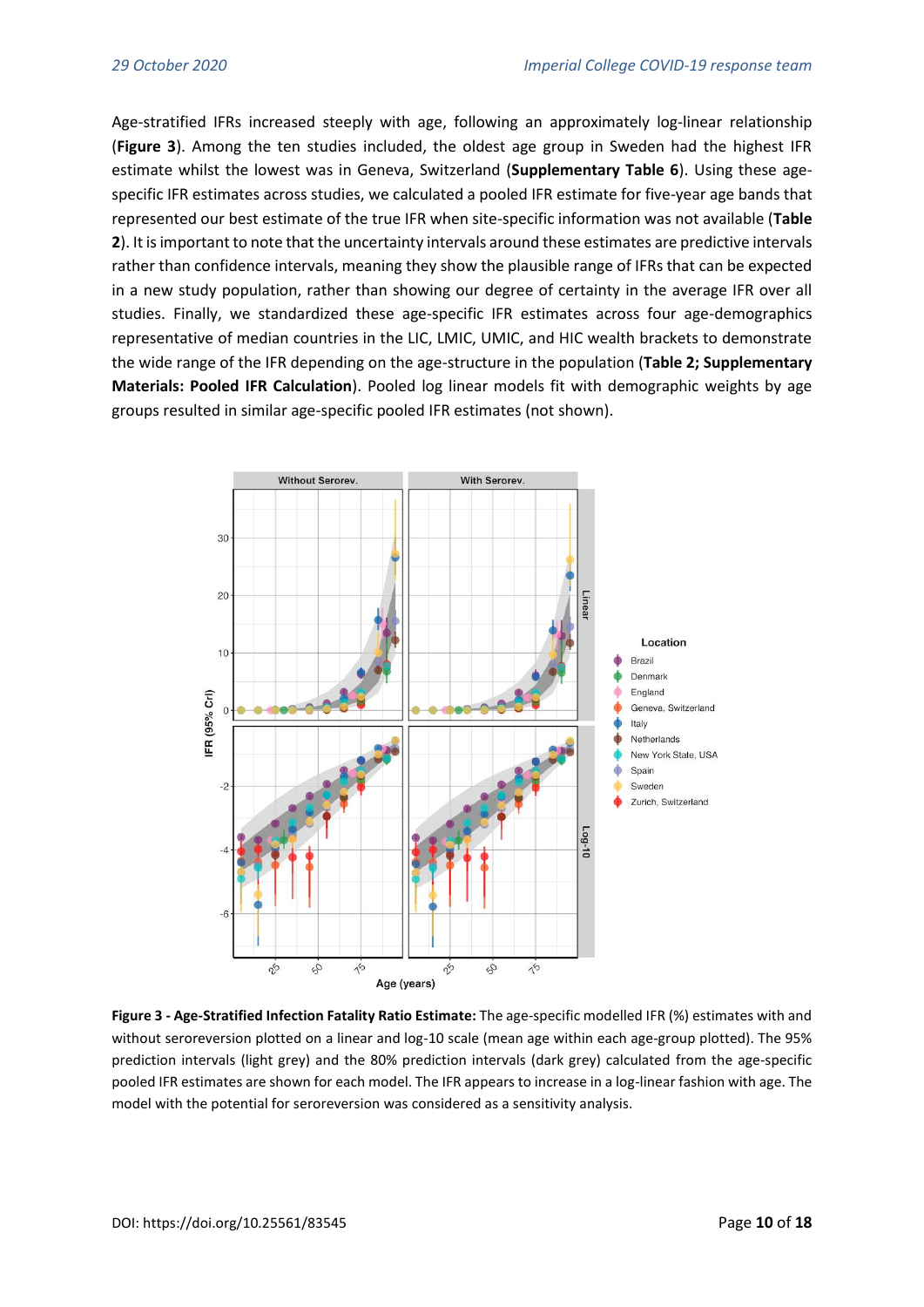**Table 2 - Pooled-Estimates of the Infection Fatality Ratio:** IFR estimates were calculated by combining studyand age-specific IFR estimates in a log-linear model. The median predicted estimate and corresponding 95% prediction intervals (PIs) are shown above. Predictive intervals were used to express the plausible range of IFRs that can be expected in a new study population, rather than showing our degree of certainty of our estimates with confidence intervals. For the 90+ age-group, we assumed a maximum age of 100 years. The overall IFR estimates were standardized by the population structure in a representative low-income country (LIC), lowmiddle income country (LMIC), upper-middle income country (UMIC), and high-income country (HIC), assuming equal attack rates across age-groups.

| Age-Band (years)      | IFR (%) without Seroreversion<br>(95% PI) | IFR (%) with Seroreversion<br>(95% PI) |  |  |  |
|-----------------------|-------------------------------------------|----------------------------------------|--|--|--|
| $0 - 4$               | 0.00(0.00, 0.03)                          | 0.00(0.00, 0.03)                       |  |  |  |
| $5-9$                 | 0.01(0.00, 0.06)                          | 0.01(0.00, 0.06)                       |  |  |  |
| $10 - 14$             | 0.01(0.00, 0.11)                          | 0.01(0.00, 0.10)                       |  |  |  |
| 15-19                 | $0.02$ (0.00, 0.18)                       | $0.02$ (0.00, 0.17)                    |  |  |  |
| $20 - 24$             | 0.03(0.00, 0.3)                           | $0.02$ (0.00, 0.28)                    |  |  |  |
| 25-29                 | 0.04(0.00, 0.46)                          | 0.04(0.00, 0.44)                       |  |  |  |
| 30-34                 | 0.06(0.01, 0.71)                          | 0.06(0.01, 0.67)                       |  |  |  |
| 35-39                 | 0.10(0.01, 1.03)                          | 0.09(0.01, 0.98)                       |  |  |  |
| 40-44                 | 0.16(0.02, 1.47)                          | 0.15(0.02, 1.37)                       |  |  |  |
| 45-49                 | 0.24(0.03, 2.03)                          | 0.23(0.03, 1.88)                       |  |  |  |
| 50-54                 | 0.38(0.05, 2.74)                          | 0.36(0.05, 2.52)                       |  |  |  |
| 55-59                 | 0.60(0.10, 3.64)                          | 0.57(0.10, 3.32)                       |  |  |  |
| 60-64                 | 0.94(0.18, 4.79)                          | 0.89(0.18, 4.34)                       |  |  |  |
| 65-69                 | 1.47 (0.35, 6.27)                         | 1.39 (0.34, 5.64)                      |  |  |  |
| 70-74                 | 2.31(0.65, 8.21)                          | 2.17 (0.64, 7.35)                      |  |  |  |
| 75-79                 | 3.61 (1.21, 10.81)                        | 3.39 (1.19, 9.65)                      |  |  |  |
| 80-84                 | 5.66 (2.23, 14.37)                        | 5.3 (2.19, 12.81)                      |  |  |  |
| 85-89                 | 8.86 (4.06, 19.36)                        | 8.28 (3.98, 17.25)                     |  |  |  |
| $90+$                 | 17.37 (9.7, 31.12)                        | 16.19 (9.44, 27.78)                    |  |  |  |
| Overall (LIC)         | 0.23(0.14, 0.42)                          | 0.22(0.14, 0.39)                       |  |  |  |
| <b>Overall (LMIC)</b> | 0.4(0.26, 0.67)                           | 0.37(0.25, 0.61)                       |  |  |  |
| <b>Overall (UMIC)</b> | 0.61(0.40, 0.99)                          | 0.57(0.38, 0.92)                       |  |  |  |
| Overall (HIC)         | 1.15 (0.78, 1.79)                         | 1.06(0.73, 1.64)                       |  |  |  |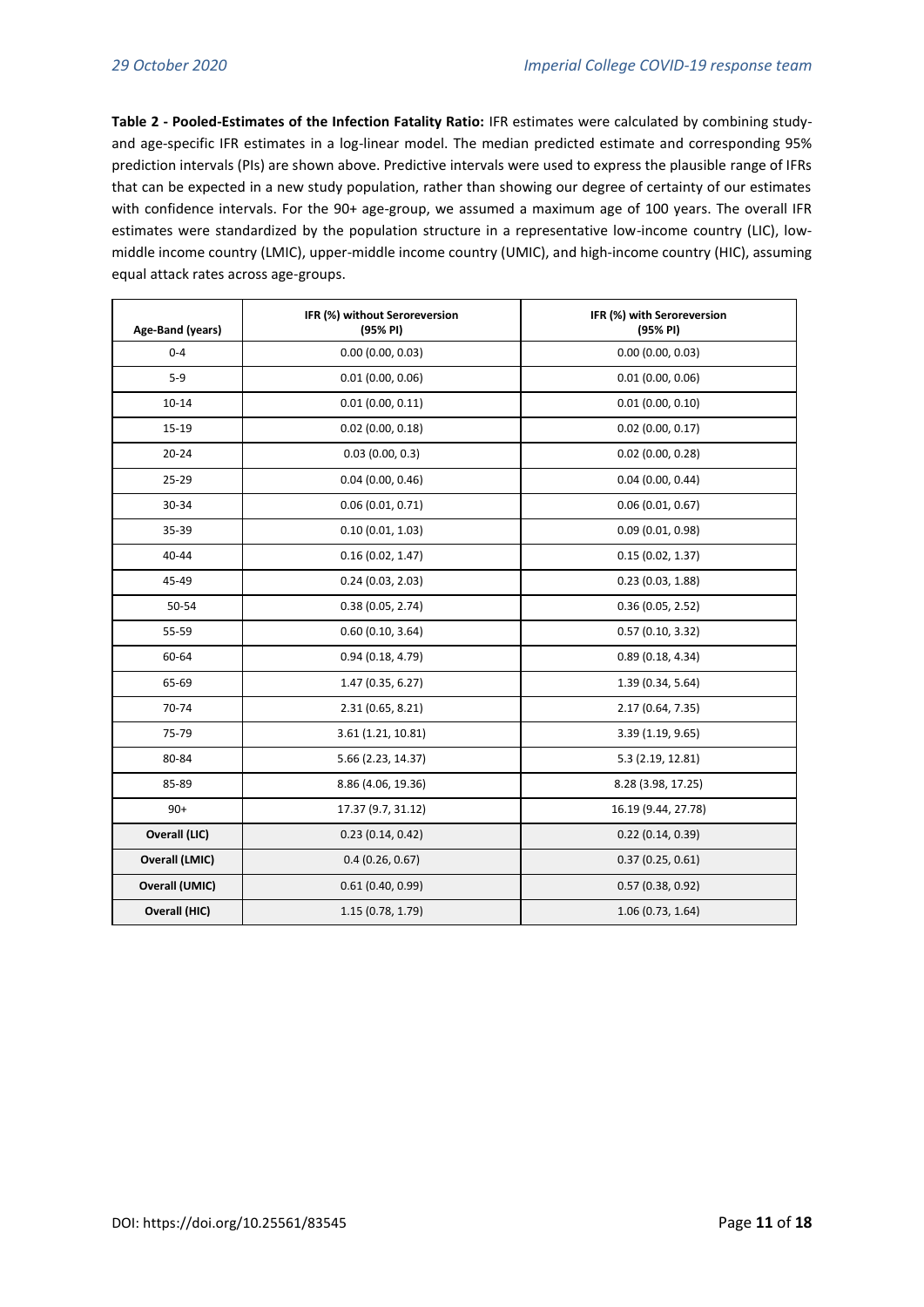### **4. Discussion**

Estimating the IFR of a novel infectious disease is inherently challenging due to the dynamic and imperfect nature of the available data. Here we have developed a statistical framework to account for key uncertainties in the data to provide robust estimates of the IFR of COVID-19. While our results highlight substantial variation in the overall estimated IFR between settings and surveys, we found a comparatively consistent pattern across ages, with age-stratified IFRs demonstrating an approximately log-linear relationship with increasing age. These results are consistent both with early reports<sup>6-8</sup> and more recent meta-analyses <sup>[4,12](https://paperpile.com/c/t3fxW3/JJ6B+WERg)</sup>, although our pooled estimate of the IFR in high income countries is slightly higher.

Regions with higher attack rates within serosurveys -- hit hardest by the pandemic -- did not have substantially higher IFRs. For example, we found no evidence that the Lombardy province in Italy had a higher IFR than the rest of the country despite its much higher seroprevalence and likely healthcare saturation. Similarly, London and New York City did not have a higher IFR than other areas in the rest of England, and New York state, respectively.

Without representative serological data in care homes, we could not distinguish between a high attack rate or a high IFR in the care home population, but excluding care home deaths (when available) substantially reduced the IFR. Estimating the attack rate in care homes from serological data may be challenging, as older individuals may have compromised humoral immune responses, which suggests that seroprevalence might underestimate the attack rate  $^{22}$  $^{22}$  $^{22}$ . Data based on COVID-19 case-reporting suggests that attack rates in care homes are higher than the general population  $^{23}$  $^{23}$  $^{23}$ . In addition, given the variety of definitions of a care home and differences in geriatric clinical management across countries, estimates of COVID-19 deaths in the elderly may be underreporte[d](https://paperpile.com/c/t3fxW3/WRTI) <sup>9</sup>. Further data and work is needed to properly characterize transmission and fatality dynamics within the vulnerable care home population, which has borne a huge burden of the COVID-19 pandemic and may explain much of the heterogeneity in overall population IFRs<sup>4</sup>[.](https://paperpile.com/c/t3fxW3/WERg)

We found that a model-based approach was needed in order to account for biases in estimating the IFR even after adjusting for test sensitivity and specificity. For example, we found that the IFR was typically biased downwards for serosurveys conducted early in the epidemic, when infections are growing, whilst the IFR was typically biased upwards when serosurveys were conducted after the initial epidemic wave passed and seroreversion became more likely (*i.e.* decay in antibody titres leading initially seropositive individuals to become seronegative).

Identifying the true specificity of a seroassay in the general population is critical early in an outbreak when seroprevalence may consist of more false than true positives. Given that some regions will have few deaths and few infections, regional-disaggregated data offer insight into the real-world specificity of tests when used in large studies of the general population. For the studies that had regiondisaggregated seroprevalence data, we found that our estimates of test specificity were sometimes lower than estimates derived from assay validation studies.

Serological test sensitivity may also be lower in the general population than in assay validation studies. Assays are often validated in hospitalised patients with more recent severe disease, whilst the majority of infections in the population are milder and may produce a lower  $24$  or sometimes no antibody response [25](https://paperpile.com/c/t3fxW3/DJK8). As a result, if the true sensitivity in the general population is lower than the reported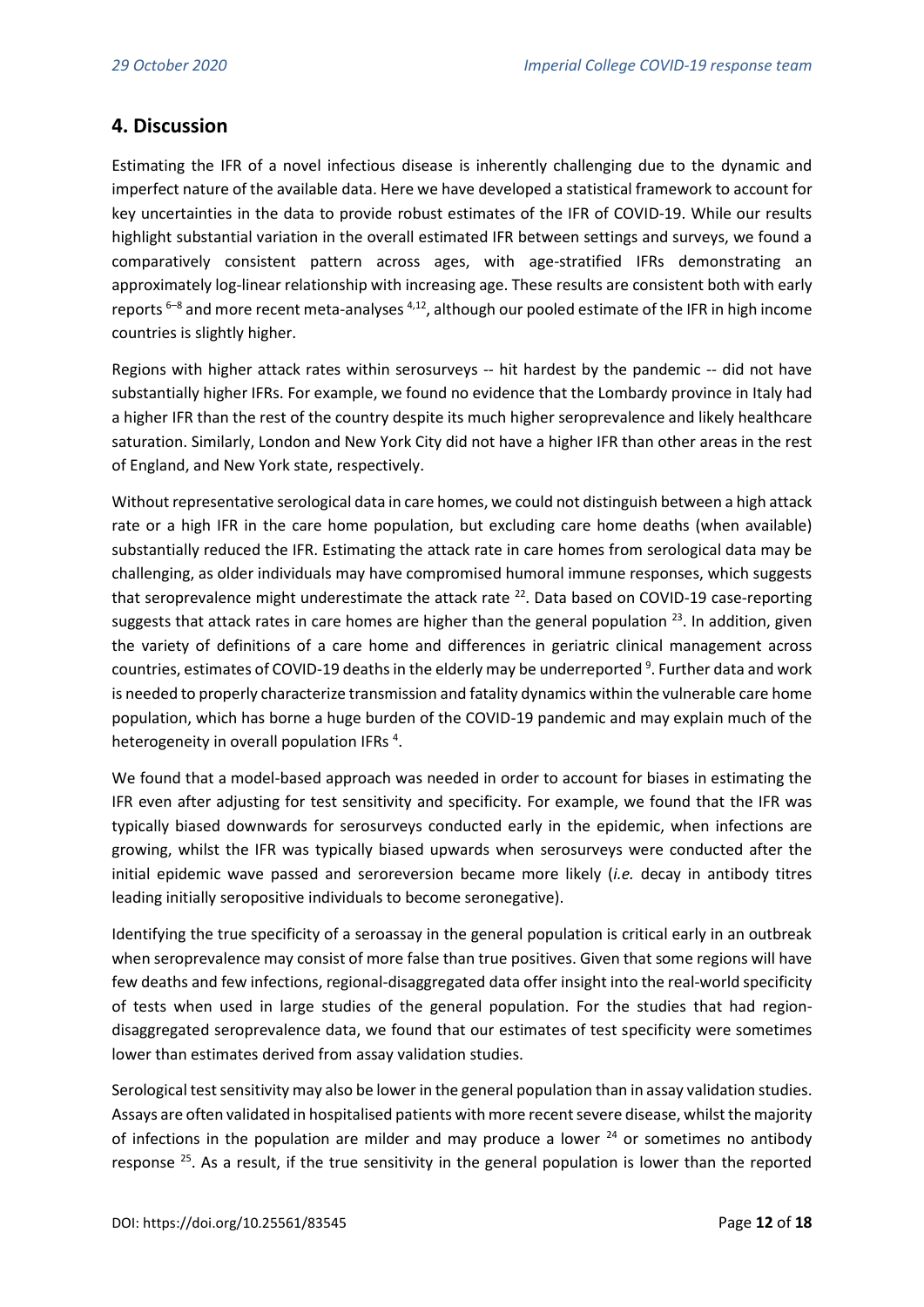sensitivity -- possibly in part due to a cell-mediated immune response -- the IFR may be overestimated. However, serologic test sensitivity has been found to be relatively high in non-severe cases  $21,26$ , and our seroreversion sensitivity analysis indicated that even a rapid rate of antibody waning had a limited effect on our IFR estimates. Furthermore the high seroprevalence of approximately 50-80% observed in some settings suggests that a large proportion of infected individuals mount an antibody response upon infection <sup>[27,28](https://paperpile.com/c/t3fxW3/XWtS+tNN1)</sup>.

For a subset of studies, our estimates of age-specific and overall IFRs were uncertain due to studies reporting both a low seroprevalence and low specificity. This level of uncertainty is appropriate, as sensitivity and specificity can skew estimates of the cumulative infection incidence derived from seroprevalence surveys, particularly when infection is not widespread and positive results may be dominated by false-positives. For example, Denmark appears to have a lower IFR than other countries from crude estimates (0.33%) but was consistent with other countries after we re-estimated test specificity from regional data and incorporated uncertainty: 0.52% (0.37, 1.01).

Later in the epidemic, seroreversion may lead to an increasing loss of sensitivity to detect previously infected individuals using serological surveys  $^{29,30}$  $^{29,30}$  $^{29,30}$ . Using published data on serial antibody titres from previously diagnosed non-hospitalised COVID-19 patients  $^{21}$  $^{21}$  $^{21}$ , we estimated that over four months, an average of 52.15% individuals would serorevert after seroconverting when tested with the Abbott assay. We used the Abbott assay for our sensitivity analysis to examine a maximum effect of seroreversion, as it was the assay with the fastest rate of decay in a recent comparison of serological tests<sup>[21](https://paperpile.com/c/t3fxW3/TtDB)</sup>. In addition, our model assumes that everyone will eventually serorevert. Our assumptions represent a deliberately extreme view on antibody waning that leads to conservative IFR estimates in this sensitivity analysis (only the Italian study used the Abbott assay; seroreversion rates will differ by assay). When accounting for potential seroreversion, we found that IFR decreased most significantly in Italy with an approximately 12% relative reduction in the IFR: Italy experienced an early first wave of the epidemic and the serological survey was conducted some months after the first peak. However, among the other studies, the IFR was only marginally affected when considering seroreversion, indicating that not enough time had passed for a substantial proportion of infected people to serorevert. Although the time to seroconversion does not appear to be affected by disease severity <sup>[31](https://paperpile.com/c/t3fxW3/Hn54N)</sup>, future and ongoing studies are needed to characterise the impact of seroreversion on the sensitivity of the numerous assays in widespread use and clarify the extent of the risk of reinfection with COVID-19 [32](https://paperpile.com/c/t3fxW3/rQbb) .

A major limitation of our study was rooted in the serological data available: 4/10 (Denmark; Netherlands; Sweden; Zurich, Switzerland) of the studies that we considered only had seroprevalence data from blood donors, which may not be representative of the general population. In addition, the seroprevalence study in New York State recruited participants at grocery stores, which may represent a biased study population (**Supplementary Table 1**). A recent study estimated a higher IFR in New York City based on case data and assuming the seroprevalence in shoppers was higher than the general population [33](https://paperpile.com/c/t3fxW3/vY8W). We used seroprevalences in contiguous age-groups to estimate seroprevalence in agegroups missing from studies, or assumed uniform seroprevalences across ages when no age stratification was provided. A second limitation was the use of reported deaths. Quantifying deaths from COVID-19 has been challenging for many countries, due to death counts being revised over time or countries differing in approaches to counting COVID-19 deaths. In some instances, particularly in LICs and LMICs, cases of death underreporting have been identified [34,35](https://paperpile.com/c/t3fxW3/6UdE+zW1q) whilst in other instances, large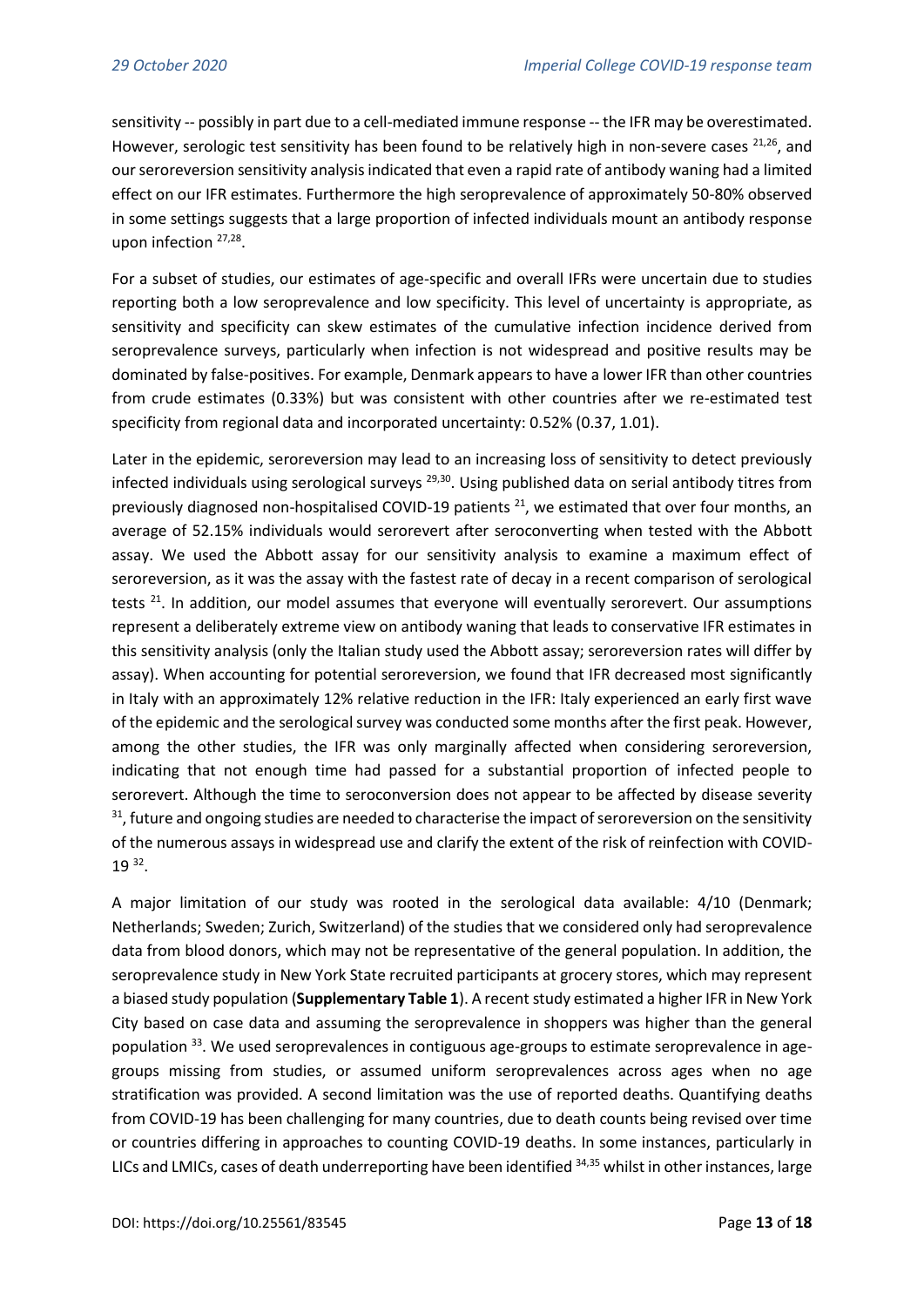increases in excess deaths have been noted  $36-38$  $36-38$ . Most countries included in our study reported deaths amongst test-positive cases only, but England also reported probable COVID-19 deaths <sup>[39](https://paperpile.com/c/t3fxW3/fSxR)</sup>. In England, most probable deaths without laboratory confirmation occurred in care homes, so the difference between using probable and confirmed deaths is likely to be greater for IFR estimates including care home deaths. Separately, a recent analysis found a positive relationship between COVID-19 mortality rates and excess deaths mortality rates in high income countries, suggesting that missed COVID-19 deaths did not explain differences in the mortality rates between these countries <sup>[4](https://paperpile.com/c/t3fxW3/WERg)</sup>. In our modelled IFR estimates we did not explicitly account for death as a competing hazard with seroconversion, as the observed seroprevalence (*i.e.* model data input) is inherently calculated among surviving individuals. This might mean our estimates of the IFR in the oldest age groups are overestimates.

In summary, we estimate that the overall COVID-19 IFR ranges from 0.14 - 0.42% in low income countries to 0.78 - 1.79% in high income countries, with the differences in those ranges reflecting the older demography of high income settings. The IFR is also likely to vary depending on available healthcare and underlying health conditions. Our results suggest that the overall risk of death from COVID-19 doubles with approximately every eight years of age. Our estimates of the IFR of COVID-19 are consistent with early estimates and remain substantially higher than IFR estimates for seasonal influenza (<0.1% in the USA)  $^{40}$  $^{40}$  $^{40}$ . To the best of our knowledge, this is the first study accounting for seroreversion as part of IFR estimation as well as simultaneously accounting for uncertainty in serological test characteristics and delays from infection to death and seroconversion. As the pandemic progresses, it will be important to continue to update these estimates to capture changes driven by improvements in care and potential genetic mutations in the virus.

# **5. Acknowledgements**

We acknowledge funding from the MRC Centre for Global Infectious Disease Analysis (reference MR/R015600/1), jointly funded by the UK Medical Research Council (MRC) and the UK Foreign, Commonwealth & Development Office (FCDO), under the MRC/FCDO Concordat agreement and are also part of the EDCTP2 programme supported by the European Union; and acknowledge funding by Community Jameel. LCO acknowledges funding from a UK Royal Society Dorothy Hodgkin Fellowship. The authors would like to thank Margarita Pons-Salort for translation, the SEROCoV-POP authors for useful discussions and the COVID-19 Hospitalisation in England Surveillance System and Public Health England for providing data that allowed for the estimation of the onset to death delay distribution.

# **6. Data and code**

The R-package, `COVIDCurve`, is publicly available on Github (mrc-ide/COVIDCurve). In addition, all the code needed to re-generate these analyses are publicly available on Github (mrcide/reestimate covidIFR analysis). Similarly, all of the data with the exception of raw data for the onset to seroreversion analysis is publicly available on Github (mrc-ide/reestimate covidIFR analysis). The onset to seroreversion data is available upon request (Sara Jenks).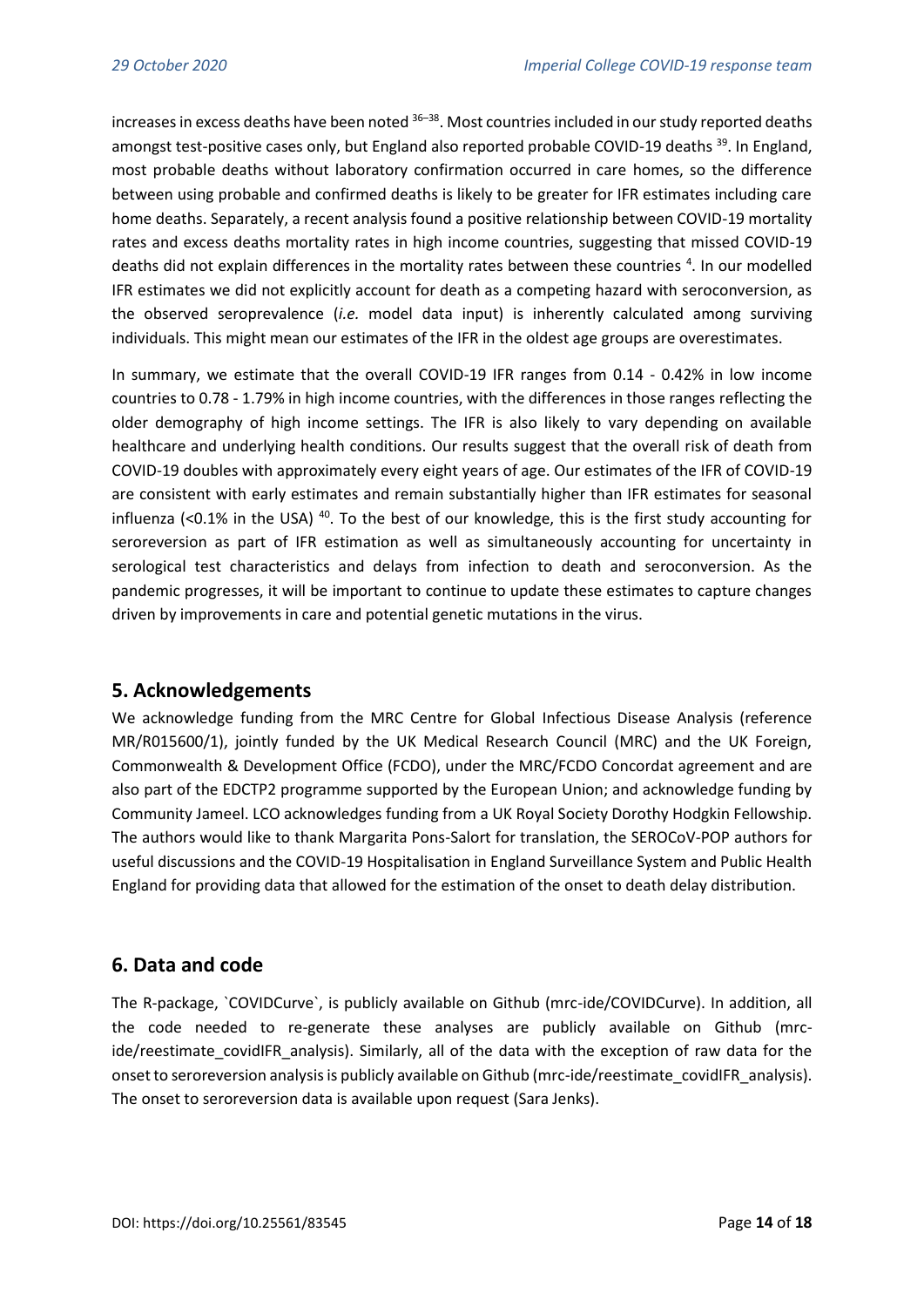# **7. References**

- 1 [Ferguson NM, Laydon D, Nedjati-Gilani G,](http://paperpile.com/b/t3fxW3/6iKw) *[et al.](http://paperpile.com/b/t3fxW3/6iKw)* [Report 9: Impact of non-pharmaceutical](http://paperpile.com/b/t3fxW3/6iKw)  [interventions \(NPIs\) to reduce COVID-19 mortality and healthcare demand. Imperial College](http://paperpile.com/b/t3fxW3/6iKw)  [London; 16 March 2020.](http://paperpile.com/b/t3fxW3/6iKw) *[DOI: https://doi org/10 25561/77482](http://paperpile.com/b/t3fxW3/6iKw)* [2020.](http://paperpile.com/b/t3fxW3/6iKw)
- 2 [Walker PGT, Whittaker C, Watson OJ,](http://paperpile.com/b/t3fxW3/ugVl) *[et al.](http://paperpile.com/b/t3fxW3/ugVl)* [The impact of COVID-19 and strategies for mitigation](http://paperpile.com/b/t3fxW3/ugVl)  and suppression in low- [and middle-income countries.](http://paperpile.com/b/t3fxW3/ugVl) *[Science](http://paperpile.com/b/t3fxW3/ugVl)* [2020; published online June 12.](http://paperpile.com/b/t3fxW3/ugVl)  [DOI:](http://paperpile.com/b/t3fxW3/ugVl)[10.1126/science.abc0035](http://dx.doi.org/10.1126/science.abc0035)[.](http://paperpile.com/b/t3fxW3/ugVl)
- 3 [Meyerowitz-Katz G, Merone L. A systematic review and meta-analysis of published research data](http://paperpile.com/b/t3fxW3/DTOY)  [on COVID-19 infection-fatality rates.](http://paperpile.com/b/t3fxW3/DTOY) *[medRxiv](http://paperpile.com/b/t3fxW3/DTOY)* 2020. <https://www.medrxiv.org/content/10.1101/2020.05.03.20089854v3.abstract>[.](http://paperpile.com/b/t3fxW3/DTOY)
- 4 [O'Driscoll M, Dos Santos GR, Wang L,](http://paperpile.com/b/t3fxW3/WERg) *[et al.](http://paperpile.com/b/t3fxW3/WERg)* [Age-specific mortality and immunity patterns of SARS-](http://paperpile.com/b/t3fxW3/WERg)[CoV-2 infection in 45 countries.](http://paperpile.com/b/t3fxW3/WERg) *[medRxiv](http://paperpile.com/b/t3fxW3/WERg)* [2020.](http://paperpile.com/b/t3fxW3/WERg) <https://www.medrxiv.org/content/10.1101/2020.08.24.20180851v1.abstract>[.](http://paperpile.com/b/t3fxW3/WERg)
- 5 [Ioannidis J. The infection fatality rate of COVID-19 inferred from seroprevalence data.](http://paperpile.com/b/t3fxW3/8R0A) *[medRxiv](http://paperpile.com/b/t3fxW3/8R0A)* [2020.](http://paperpile.com/b/t3fxW3/8R0A) <https://www.medrxiv.org/content/10.1101/2020.05.13.20101253v1.abstract>[.](http://paperpile.com/b/t3fxW3/8R0A)
- 6 [Verity R, Okell LC, Dorigatti I,](http://paperpile.com/b/t3fxW3/ed0M) *[et al.](http://paperpile.com/b/t3fxW3/ed0M)* [Estimates of the severity of coronavirus disease 2019: a model](http://paperpile.com/b/t3fxW3/ed0M)[based analysis.](http://paperpile.com/b/t3fxW3/ed0M) *[Lancet Infect Dis](http://paperpile.com/b/t3fxW3/ed0M)* [2020; published online March 30. DOI:](http://paperpile.com/b/t3fxW3/ed0M)[10.1016/S1473-](http://dx.doi.org/10.1016/S1473-3099(20)30243-7) [3099\(20\)30243-7](http://dx.doi.org/10.1016/S1473-3099(20)30243-7)[.](http://paperpile.com/b/t3fxW3/ed0M)
- 7 [Wood SN, Wit EC, Fasiolo M, Green PJ. COVID-19 and the difficulty of inferring epidemiological](http://paperpile.com/b/t3fxW3/QxuX)  [parameters from clinical data.](http://paperpile.com/b/t3fxW3/QxuX) *[Lancet Infect Dis](http://paperpile.com/b/t3fxW3/QxuX)* [2020; published online May 28.](http://paperpile.com/b/t3fxW3/QxuX)  [DOI:](http://paperpile.com/b/t3fxW3/QxuX)[10.1016/S1473-3099\(20\)30437-0](http://dx.doi.org/10.1016/S1473-3099(20)30437-0)[.](http://paperpile.com/b/t3fxW3/QxuX)
- 8 [Salje H, Tran Kiem C, Lefrancq N,](http://paperpile.com/b/t3fxW3/z64L) *[et al.](http://paperpile.com/b/t3fxW3/z64L)* [Estimating the burden of SARS-CoV-2 in France.](http://paperpile.com/b/t3fxW3/z64L) *[Science](http://paperpile.com/b/t3fxW3/z64L)* [2020;](http://paperpile.com/b/t3fxW3/z64L) **[369](http://paperpile.com/b/t3fxW3/z64L)**[: 208](http://paperpile.com/b/t3fxW3/z64L)–11.
- 9 [Comas-Herrera A, Zalakaín J, Litwin C, Hsu AT, Lane N, Fernández J-L. Mortality associated with](http://paperpile.com/b/t3fxW3/WRTI)  [COVID-19 outbreaks in care homes: early international evidence.](http://paperpile.com/b/t3fxW3/WRTI) *[LTCcovid org, International](http://paperpile.com/b/t3fxW3/WRTI)  [Long-Term Care Policy Network](http://paperpile.com/b/t3fxW3/WRTI)* [2020.](http://paperpile.com/b/t3fxW3/WRTI) [https://ltccovid.org/2020/04/12/mortality-associated](https://ltccovid.org/2020/04/12/mortality-associated-with-covid-19-outbreaks-in-care-homes-early-international-evidence/)[with-covid-19-outbreaks-in-care-homes-early-international-evidence/](https://ltccovid.org/2020/04/12/mortality-associated-with-covid-19-outbreaks-in-care-homes-early-international-evidence/)[.](http://paperpile.com/b/t3fxW3/WRTI)
- 10 [Byambasuren O, Cardona M, Bell K, Clark J, McLaws M-L, Glasziou P. Estimating the extent of](http://paperpile.com/b/t3fxW3/7jFl)  [asymptomatic COVID-19 and its potential for community transmission: systematic review and](http://paperpile.com/b/t3fxW3/7jFl)  [meta-analysis. DOI:](http://paperpile.com/b/t3fxW3/7jFl)[10.1101/2020.05.10.20097543](http://dx.doi.org/10.1101/2020.05.10.20097543)[.](http://paperpile.com/b/t3fxW3/7jFl)
- 11 [Perez-Saez FJ, Lauer SA, Kaiser L,](http://paperpile.com/b/t3fxW3/ivf8) *[et al.](http://paperpile.com/b/t3fxW3/ivf8)* [Serology-informed estimates of SARS-COV-2 infection](http://paperpile.com/b/t3fxW3/ivf8)  [fatality risk in Geneva, Switzerland. DOI:](http://paperpile.com/b/t3fxW3/ivf8)[10.31219/osf.io/wdbpe](http://dx.doi.org/10.31219/osf.io/wdbpe)[.](http://paperpile.com/b/t3fxW3/ivf8)
- 12 [Levin AT, Cochran KB, Walsh SP. Assessing the Age Specificity of Infection Fatality Rates for](http://paperpile.com/b/t3fxW3/JJ6B)  [COVID-19: Meta-Analysis & Public Policy Implications. 2020; published online July.](http://paperpile.com/b/t3fxW3/JJ6B)  [DOI:](http://paperpile.com/b/t3fxW3/JJ6B)[10.3386/w27597](http://dx.doi.org/10.3386/w27597)[.](http://paperpile.com/b/t3fxW3/JJ6B)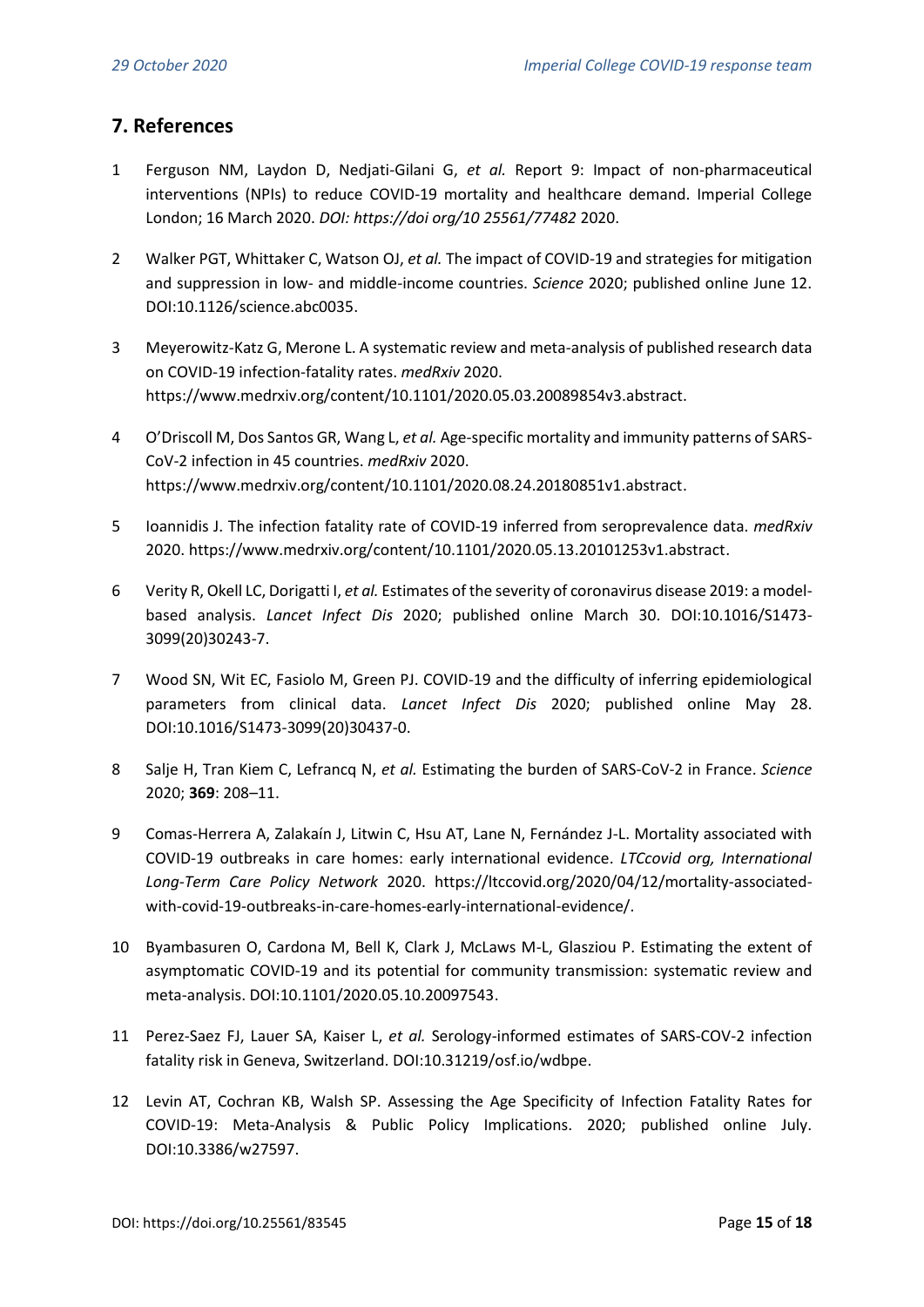- 13 [Arora RK, Joseph A, Van Wyk J,](http://paperpile.com/b/t3fxW3/IgFT) *[et al.](http://paperpile.com/b/t3fxW3/IgFT)* [SeroTracker: a global SARS-CoV-2 seroprevalence dashboard.](http://paperpile.com/b/t3fxW3/IgFT)  *[Lancet Infect Dis](http://paperpile.com/b/t3fxW3/IgFT)* [2020; published online Aug 4. DOI:](http://paperpile.com/b/t3fxW3/IgFT)[10.1016/S1473-3099\(20\)30631-9](http://dx.doi.org/10.1016/S1473-3099(20)30631-9)[.](http://paperpile.com/b/t3fxW3/IgFT)
- 14 [Dong E, Du H, Gardner L. An interactive web-based dashboard to track COVID-19 in real time.](http://paperpile.com/b/t3fxW3/qImp)  *[Lancet Infect Dis](http://paperpile.com/b/t3fxW3/qImp)* [2020;](http://paperpile.com/b/t3fxW3/qImp) **[20](http://paperpile.com/b/t3fxW3/qImp)**[: 533](http://paperpile.com/b/t3fxW3/qImp)–4.
- 15 [COVID-19 Data Repository by the Center for Systems Science and Engineering \(CSSE\) at Johns](http://paperpile.com/b/t3fxW3/4XEL)  [Hopkins University.](http://paperpile.com/b/t3fxW3/4XEL) <https://github.com/CSSEGISandData/COVID-19>[.](http://paperpile.com/b/t3fxW3/4XEL)
- 16 [RECOVERY Collaborative Group, Horby P, Lim WS,](http://paperpile.com/b/t3fxW3/QRXn) *[et al.](http://paperpile.com/b/t3fxW3/QRXn)* [Dexamethasone in Hospitalized Patients](http://paperpile.com/b/t3fxW3/QRXn)  with Covid-19 - [Preliminary Report.](http://paperpile.com/b/t3fxW3/QRXn) *[N Engl J Med](http://paperpile.com/b/t3fxW3/QRXn)* 2020; [published online July 17.](http://paperpile.com/b/t3fxW3/QRXn)  [DOI:](http://paperpile.com/b/t3fxW3/QRXn)[10.1056/NEJMoa2021436](http://dx.doi.org/10.1056/NEJMoa2021436)[.](http://paperpile.com/b/t3fxW3/QRXn)
- 17 [Verity R, Winskill P. drjacoby: Flexible Markov Chain Monte Carlo via Reparameterization.](http://paperpile.com/b/t3fxW3/WarN)  <https://github.com/mrc-ide/drjacoby>[.](http://paperpile.com/b/t3fxW3/WarN)
- 18 [Gelman A, Carpenter B. Bayesian analysis of tests with unknown specificity and sensitivity.](http://paperpile.com/b/t3fxW3/Qpdz)  *[medRxiv](http://paperpile.com/b/t3fxW3/Qpdz)* [2020.](http://paperpile.com/b/t3fxW3/Qpdz) <https://www.medrxiv.org/content/10.1101/2020.05.22.20108944v2.abstract>[.](http://paperpile.com/b/t3fxW3/Qpdz)
- 19 [Carpenter B, Gelman A, Hoffman MD,](http://paperpile.com/b/t3fxW3/7pWz) *[et al.](http://paperpile.com/b/t3fxW3/7pWz)* [Stan: A probabilistic programming language.](http://paperpile.com/b/t3fxW3/7pWz) *[J Stat](http://paperpile.com/b/t3fxW3/7pWz)  [Softw](http://paperpile.com/b/t3fxW3/7pWz)* [2017;](http://paperpile.com/b/t3fxW3/7pWz) **[76](http://paperpile.com/b/t3fxW3/7pWz)**[.](http://paperpile.com/b/t3fxW3/7pWz) <https://www.osti.gov/biblio/1430202>[.](http://paperpile.com/b/t3fxW3/7pWz)
- 20 [Gelman A, Rubin DB. Inference from Iterative Simulation Using Multiple Sequences.](http://paperpile.com/b/t3fxW3/FQAO) *[Stat Sci](http://paperpile.com/b/t3fxW3/FQAO)* [1992;](http://paperpile.com/b/t3fxW3/FQAO)  **[7](http://paperpile.com/b/t3fxW3/FQAO)**[: 457](http://paperpile.com/b/t3fxW3/FQAO)–72.
- 21 [Muecksch F, Wise H, Batchelor B,](http://paperpile.com/b/t3fxW3/TtDB) *[et al.](http://paperpile.com/b/t3fxW3/TtDB)* [Longitudinal analysis of clinical serology assay](http://paperpile.com/b/t3fxW3/TtDB)  [performance and neutralising antibody levels in COVID19 convalescents.](http://paperpile.com/b/t3fxW3/TtDB) *[medRxiv](http://paperpile.com/b/t3fxW3/TtDB)* [2020;](http://paperpile.com/b/t3fxW3/TtDB)  [published online Aug 6. DOI:](http://paperpile.com/b/t3fxW3/TtDB)[10.1101/2020.08.05.20169128](http://dx.doi.org/10.1101/2020.08.05.20169128)[.](http://paperpile.com/b/t3fxW3/TtDB)
- 22 [Goodwin K, Viboud C, Simonsen L. Antibody response to influenza vaccination in the elderly: a](http://paperpile.com/b/t3fxW3/qGbe)  [quantitative review.](http://paperpile.com/b/t3fxW3/qGbe) *[Vaccine](http://paperpile.com/b/t3fxW3/qGbe)* [2006;](http://paperpile.com/b/t3fxW3/qGbe) **[24](http://paperpile.com/b/t3fxW3/qGbe)**[: 1159](http://paperpile.com/b/t3fxW3/qGbe)–69.
- 23 [Tinsley B. Impact of coronavirus in care homes in England: 26 May to 19 June 2020. 2020;](http://paperpile.com/b/t3fxW3/NnKV)  [published online July 3.](http://paperpile.com/b/t3fxW3/NnKV) [https://www.ons.gov.uk/peoplepopulationandcommunity/healthandsocialcare/conditionsandd](https://www.ons.gov.uk/peoplepopulationandcommunity/healthandsocialcare/conditionsanddiseases/articles/impactofcoronavirusincarehomesinenglandvivaldi/26mayto19june2020) [iseases/articles/impactofcoronavirusincarehomesinenglandvivaldi/26mayto19june2020](https://www.ons.gov.uk/peoplepopulationandcommunity/healthandsocialcare/conditionsanddiseases/articles/impactofcoronavirusincarehomesinenglandvivaldi/26mayto19june2020)[.](http://paperpile.com/b/t3fxW3/NnKV)
- 24 [Takahashi S, Greenhouse B, Rodríguez-Barraquer I. Are SARS-CoV-2](http://paperpile.com/b/t3fxW3/wwlt) seroprevalence estimates [biased?](http://paperpile.com/b/t3fxW3/wwlt) *[J Infect Dis](http://paperpile.com/b/t3fxW3/wwlt)* [2020; published online Aug 28. DOI:](http://paperpile.com/b/t3fxW3/wwlt)[10.1093/infdis/jiaa523](http://dx.doi.org/10.1093/infdis/jiaa523)[.](http://paperpile.com/b/t3fxW3/wwlt)
- 25 [Sekine T, Perez-Potti A, Rivera-Ballesteros O,](http://paperpile.com/b/t3fxW3/DJK8) *[et al.](http://paperpile.com/b/t3fxW3/DJK8)* [Robust T Cell Immunity in Convalescent](http://paperpile.com/b/t3fxW3/DJK8)  [Individuals with Asymptomatic or Mild COVID-19.](http://paperpile.com/b/t3fxW3/DJK8) *[Cell](http://paperpile.com/b/t3fxW3/DJK8)* [2020;](http://paperpile.com/b/t3fxW3/DJK8) **[183](http://paperpile.com/b/t3fxW3/DJK8)**: 158–[68.e14.](http://paperpile.com/b/t3fxW3/DJK8)
- 26 [Fafi-Kremer S, Bruel T, Madec Y,](http://paperpile.com/b/t3fxW3/eFlCG) *[et al.](http://paperpile.com/b/t3fxW3/eFlCG)* [Serologic responses to SARS-CoV-2 infection among](http://paperpile.com/b/t3fxW3/eFlCG)  hospital staff with mild [disease in eastern France.](http://paperpile.com/b/t3fxW3/eFlCG) *[medRxiv](http://paperpile.com/b/t3fxW3/eFlCG)* [2020.](http://paperpile.com/b/t3fxW3/eFlCG) [https://www.medrxiv.org/content/10.1101/2020.05.19.20101832v2?utm\\_source=sootoday.co](https://www.medrxiv.org/content/10.1101/2020.05.19.20101832v2?utm_source=sootoday.com&utm_campaign=sootoday.com&utm_medium=referral) [m&utm\\_campaign=sootoday.com&utm\\_medium=referral](https://www.medrxiv.org/content/10.1101/2020.05.19.20101832v2?utm_source=sootoday.com&utm_campaign=sootoday.com&utm_medium=referral)[.](http://paperpile.com/b/t3fxW3/eFlCG)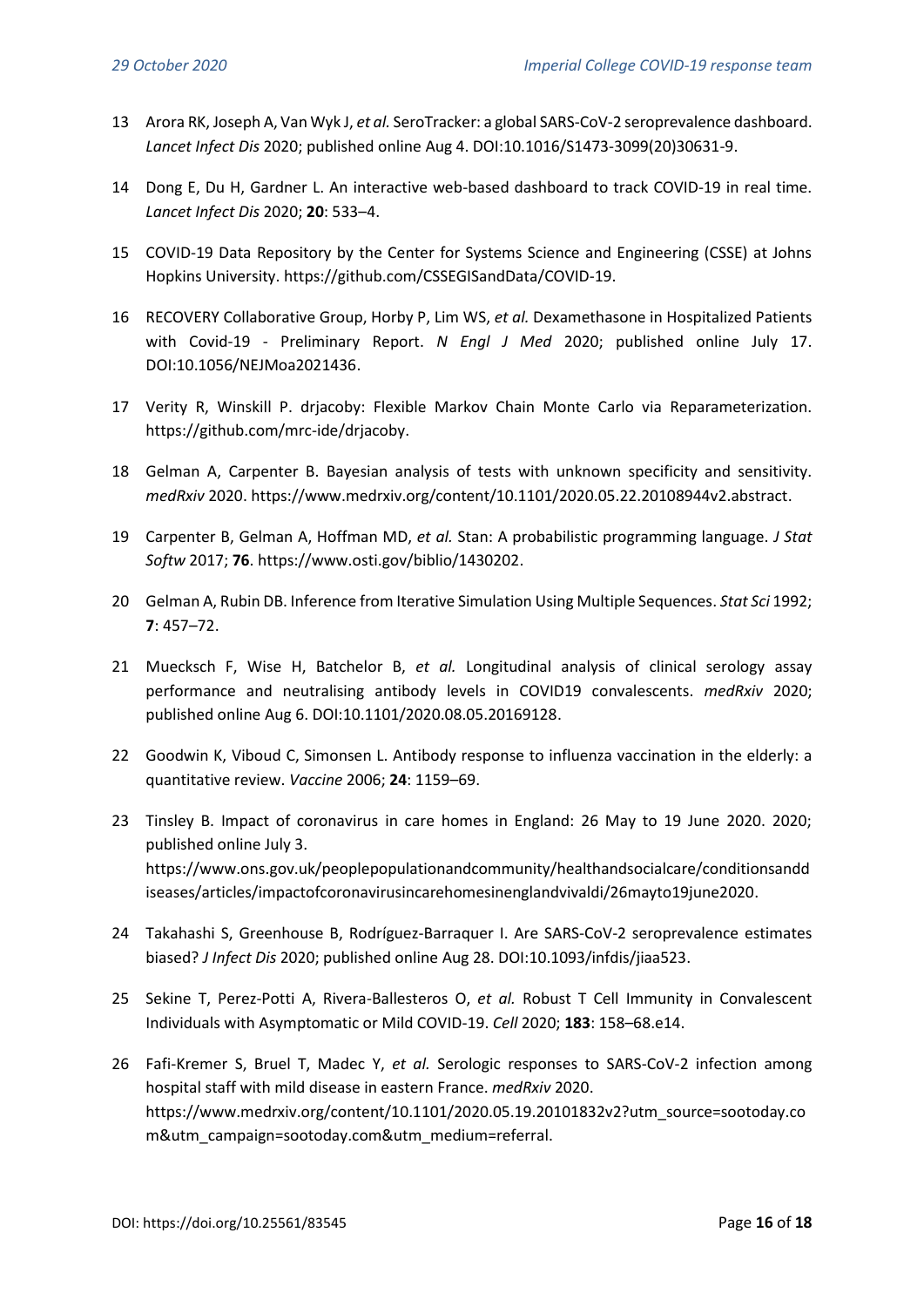- 27 [Buss LF, Prete CA Jr, Abrahim CMM,](http://paperpile.com/b/t3fxW3/XWtS) *[et al.](http://paperpile.com/b/t3fxW3/XWtS)* [COVID-19 herd immunity in the Brazilian Amazon.](http://paperpile.com/b/t3fxW3/XWtS)  [Infectious Diseases \(except HIV/AIDS\). 2020; published online Sept 21.](http://paperpile.com/b/t3fxW3/XWtS) [DOI:](http://paperpile.com/b/t3fxW3/XWtS)[10.1101/2020.09.16.20194787](http://dx.doi.org/10.1101/2020.09.16.20194787)[.](http://paperpile.com/b/t3fxW3/XWtS)
- 28 [Ladhani SN, Jeffery-Smith AJ, Patel M,](http://paperpile.com/b/t3fxW3/tNN1) *[et al.](http://paperpile.com/b/t3fxW3/tNN1)* [High prevalence of SARS-CoV-2](http://paperpile.com/b/t3fxW3/tNN1) antibodies in care [homes affected by COVID-19; a prospective cohort study in England. Public and Global Health.](http://paperpile.com/b/t3fxW3/tNN1)  [2020; published online Aug 12. DOI:](http://paperpile.com/b/t3fxW3/tNN1)[10.1101/2020.08.10.20171413](http://dx.doi.org/10.1101/2020.08.10.20171413)[.](http://paperpile.com/b/t3fxW3/tNN1)
- 29 [Long Q-X, Tang X-J, Shi Q-L,](http://paperpile.com/b/t3fxW3/ukknY) *[et al.](http://paperpile.com/b/t3fxW3/ukknY)* Clinical and [immunological assessment of asymptomatic SARS-](http://paperpile.com/b/t3fxW3/ukknY)[CoV-2 infections.](http://paperpile.com/b/t3fxW3/ukknY) *[Nat Med](http://paperpile.com/b/t3fxW3/ukknY)* [2020; published online June 18. DOI:](http://paperpile.com/b/t3fxW3/ukknY)[10.1038/s41591-020-0965-6](http://dx.doi.org/10.1038/s41591-020-0965-6)[.](http://paperpile.com/b/t3fxW3/ukknY)
- 30 [Seow J, Graham C, Merrick B,](http://paperpile.com/b/t3fxW3/T3oRI) *[et al.](http://paperpile.com/b/t3fxW3/T3oRI)* [Longitudinal evaluation and decline of antibody responses in](http://paperpile.com/b/t3fxW3/T3oRI)  [SARS-CoV-2 infection.](http://paperpile.com/b/t3fxW3/T3oRI) *[medRxiv](http://paperpile.com/b/t3fxW3/T3oRI)* [2020.](http://paperpile.com/b/t3fxW3/T3oRI) <https://www.medrxiv.org/content/10.1101/2020.07.09.20148429v1.full>[.](http://paperpile.com/b/t3fxW3/T3oRI)
- 31 [Borremans B, Gamble A, Prager KC,](http://paperpile.com/b/t3fxW3/Hn54N) *[et al.](http://paperpile.com/b/t3fxW3/Hn54N)* [Quantifying antibody kinetics and RNA shedding during](http://paperpile.com/b/t3fxW3/Hn54N)  [early-phase SARS-CoV-2 infection.](http://paperpile.com/b/t3fxW3/Hn54N) *[medRxiv](http://paperpile.com/b/t3fxW3/Hn54N)* 2020. <https://www.medrxiv.org/content/10.1101/2020.05.15.20103275v1.abstract>[.](http://paperpile.com/b/t3fxW3/Hn54N)
- 32 [To KK-W, Hung IF-N, Ip JD,](http://paperpile.com/b/t3fxW3/rQbb) *[et al.](http://paperpile.com/b/t3fxW3/rQbb)* [COVID-19 re-infection by a phylogenetically distinct SARS](http://paperpile.com/b/t3fxW3/rQbb)[coronavirus-2 strain confirmed by whole genome sequencing.](http://paperpile.com/b/t3fxW3/rQbb) *[Clin Infect Dis](http://paperpile.com/b/t3fxW3/rQbb)* [2020; published](http://paperpile.com/b/t3fxW3/rQbb)  [online Aug 25. DOI:](http://paperpile.com/b/t3fxW3/rQbb)[10.1093/cid/ciaa1275](http://dx.doi.org/10.1093/cid/ciaa1275)[.](http://paperpile.com/b/t3fxW3/rQbb)
- 33 [Yang W, Kandula S, Huynh M,](http://paperpile.com/b/t3fxW3/vY8W) *[et al.](http://paperpile.com/b/t3fxW3/vY8W)* [Estimating the infection-fatality risk of SARS-CoV-2 in New](http://paperpile.com/b/t3fxW3/vY8W)  [York City during the spring 2020 pandemic wave: a model-based analysis. The Lancet Infectious](http://paperpile.com/b/t3fxW3/vY8W)  [Diseases. 2020. DOI:](http://paperpile.com/b/t3fxW3/vY8W)[10.1016/s1473-3099\(20\)30769-6](http://dx.doi.org/10.1016/s1473-3099(20)30769-6)[.](http://paperpile.com/b/t3fxW3/vY8W)
- 34 [Watson O, Alhaffar M, Mehchy Z,](http://paperpile.com/b/t3fxW3/6UdE) *[et al.](http://paperpile.com/b/t3fxW3/6UdE)* [Report 31: Estimating the burden of COVID-19 in](http://paperpile.com/b/t3fxW3/6UdE)  [Damascus, Syria: an analysis of novel data sources to infer mortality under-ascertainment.](http://paperpile.com/b/t3fxW3/6UdE)  [DOI:](http://paperpile.com/b/t3fxW3/6UdE)[10.25561/82443](http://dx.doi.org/10.25561/82443)[.](http://paperpile.com/b/t3fxW3/6UdE)
- 35 [Alves THE, Souza TA de, Silva S de A, Ramos NA, Oliveira SV de. Underreporting of death by](http://paperpile.com/b/t3fxW3/zW1q)  COVID-19 in Brazil's seco[nd most populous state.](http://paperpile.com/b/t3fxW3/zW1q) *[medRxiv](http://paperpile.com/b/t3fxW3/zW1q)* [2020; published online May 23.](http://paperpile.com/b/t3fxW3/zW1q)  [DOI:](http://paperpile.com/b/t3fxW3/zW1q)[10.1101/2020.05.20.20108415](http://dx.doi.org/10.1101/2020.05.20.20108415)[.](http://paperpile.com/b/t3fxW3/zW1q)
- 36 [Associated Press. Mexico reported 193,170 'excess deaths' through Sept 26. AP News. 2020;](http://paperpile.com/b/t3fxW3/O39M)  [published online Oct 25.](http://paperpile.com/b/t3fxW3/O39M)
- 37 [Findlay S, Singh J. Delhi accused of under-reporting coronavirus deaths. Financial Times. 2020;](http://paperpile.com/b/t3fxW3/r9xf)  [published online June 11.](http://paperpile.com/b/t3fxW3/r9xf)
- 38 [South African Medical Research Council. Report on Weekly Deaths in South Africa. 2020;](http://paperpile.com/b/t3fxW3/063h)  [published online Oct 28.](http://paperpile.com/b/t3fxW3/063h) <https://www.samrc.ac.za/reports/report-weekly-deaths-south-africa> [\(accessed Oct 28, 2020\).](http://paperpile.com/b/t3fxW3/063h)
- 39 [Deaths registered weekly in England and Wales, provisional.](http://paperpile.com/b/t3fxW3/fSxR) [https://www.ons.gov.uk/peoplepopulationandcommunity/birthsdeathsandmarriages/deaths/d](https://www.ons.gov.uk/peoplepopulationandcommunity/birthsdeathsandmarriages/deaths/datasets/weeklyprovisionalfiguresondeathsregisteredinenglandandwales) [atasets/weeklyprovisionalfiguresondeathsregisteredinenglandandwales](https://www.ons.gov.uk/peoplepopulationandcommunity/birthsdeathsandmarriages/deaths/datasets/weeklyprovisionalfiguresondeathsregisteredinenglandandwales)[.](http://paperpile.com/b/t3fxW3/fSxR)